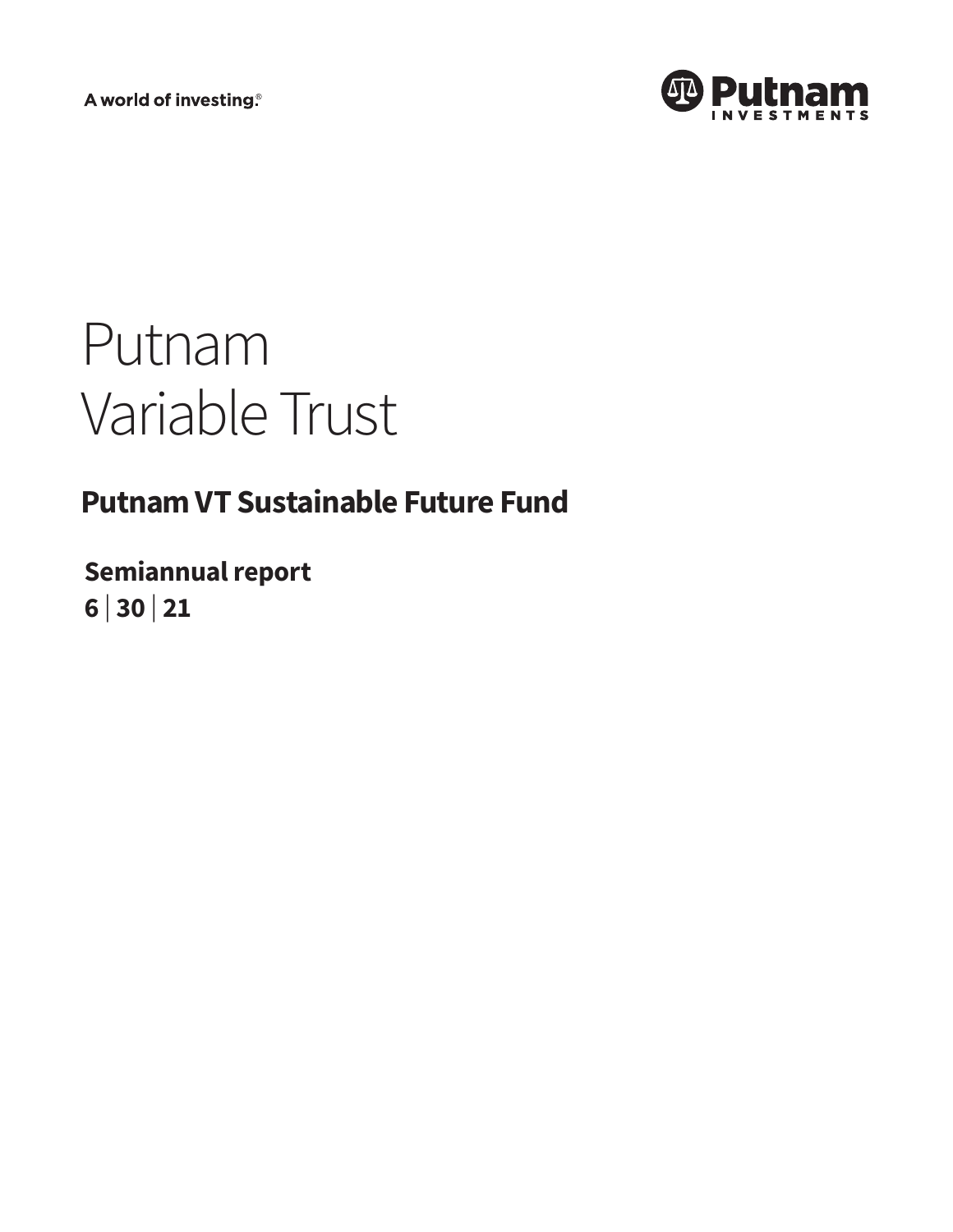# **Message from the Trustees**

August 9, 2021

Dear Shareholder:

The U.S. economy is much improved from a year ago, or even six months ago. Gross domestic product is growing at a pre-pandemic pace. Stock prices are high and interest rates are low. More and more workers are finding jobs, with millions still open. At the same time, vaccinations in many areas have not yet reached enough people to stop the spread of Covid-19. U.S. and global infection rates have recently risen.

While it is too soon to declare the pandemic over, it is worth taking stock of the economy's transition. Some changes accelerated by the pandemic could be lasting. Dynamic, well-managed companies have adapted to seize new, more sustainable growth opportunities.

An active investment philosophy is well suited to this time. Putnam's research teams are analyzing the fundamentals of what has stayed the same and what has changed to uncover valuable investment insights or potential risks.

Thank you for investing with Putnam.

Respectfully yours,

**Robert L. Reynolds Kenneth R. Leibler** President and Chief Executive Officer Chair, Board of Trustees Putnam Investments

*The views expressed in this report are exclusively those of Putnam Management and are subject to change. They are not meant as investment advice. Please note that the holdings discussed in this report may not have been held by the fund for the entire period. Portfolio composition is subject to review in accordance with the fund's investment strategy and may vary in the future.*

**Consider these risks before investing:** The value of investments in the fund's portfolio may fall or fail to rise over extended periods of time for a variety of reasons, including general economic, political, or financial market conditions; investor sentiment and market perceptions; government actions; geopolitical events or changes; and factors related to a specific issuer, geography, industry, or sector. These and other factors may lead to increased volatility and reduced liquidity in the fund's portfolio holdings. Growth stocks may be more susceptible to earnings disappointments and the market may not favor growth-style investing. Investments in small and midsize companies increase the risk of greater price fluctuations. From time to time, the fund may invest a significant portion of its assets in companies in one or more related industries or sectors, which would make the fund more vulnerable to adverse developments affecting those industries or sectors. International investing involves currency, economic, and political risks. Emerging-market securities have illiquidity and volatility risks. Investing with a focus on companies whose products and services produce positive environmental, social and economic development impact may result in the fund investing in certain types of companies, industries, or sectors that underperform the market as a whole. In evaluating an investment opportunity, we may make investment decisions based on information and data that is incomplete or inaccurate. Due to changes in the products or services of the companies in which the fund invests, the fund may temporarily hold securities that are inconsistent with its sustainable investment criteria. Our investment techniques, analyses, and judgments may not produce the outcome we intend. The investments we select for the fund may not perform as well as other securities that we do not select for the fund. We, or the fund's other service providers, may experience disruptions or operating errors that could have a negative effect on the fund. You can lose money by investing in the fund.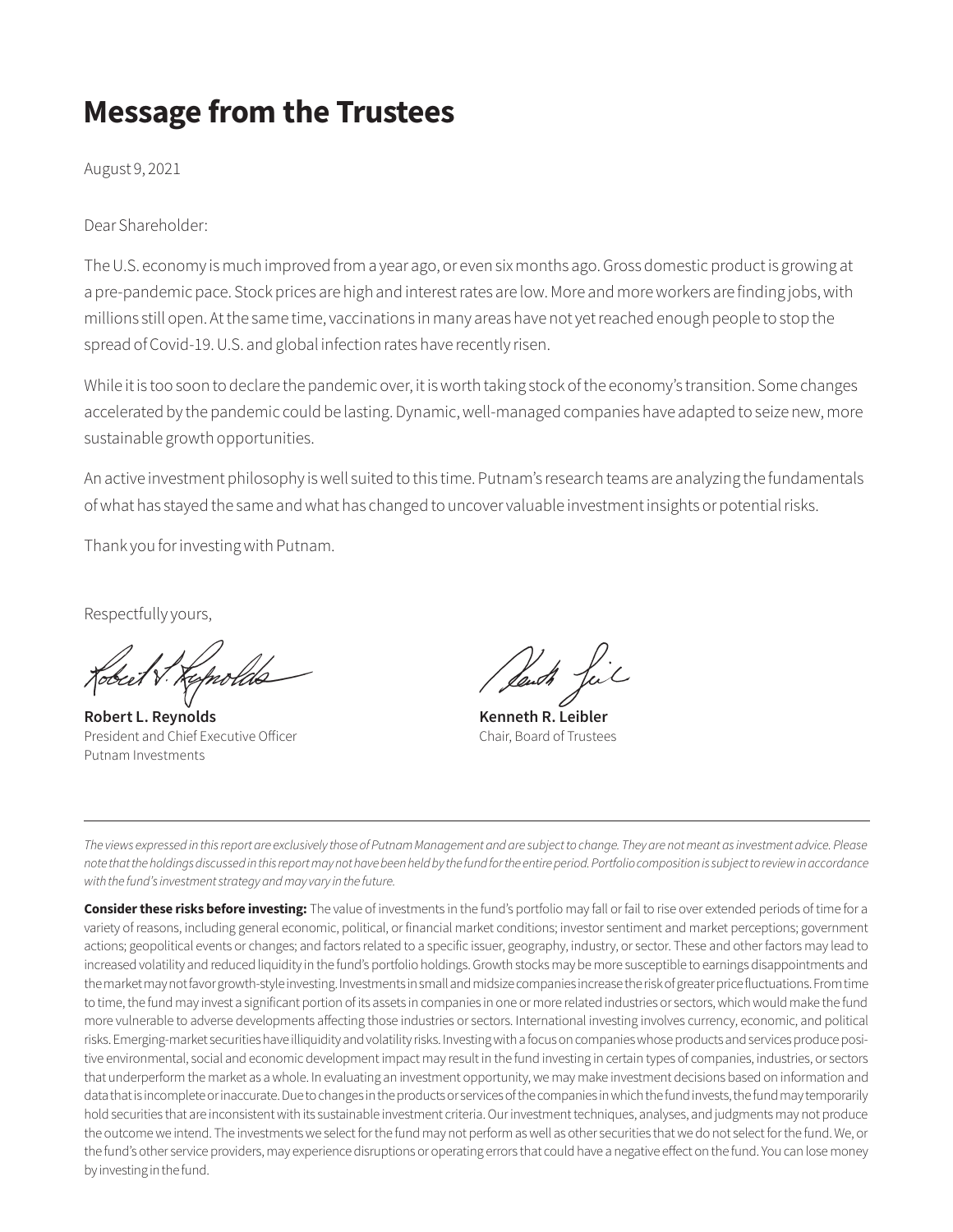#### **Investment objective**

Long-term capital appreciation

**Net asset value** June 30, 2021

**Class IA: \$24.08 Class IB: \$23.96**

#### **Total return at net asset value**

| (as of 6/30/21) | Class IA<br>shares* | Class IB<br>shares* | Russell<br>Midcap<br><b>Growth Index</b> | Russell 3000<br>Value-<br><b>Russell Midcap</b><br><b>Growth Linked</b><br>Benchmark <sup>†</sup> |
|-----------------|---------------------|---------------------|------------------------------------------|---------------------------------------------------------------------------------------------------|
| 6 months        | 12.99%              | 12.80%              | 10.44%                                   | 10.44%                                                                                            |
| 1 year          | 53.87               | 53.43               | 43.77                                    | 43.77                                                                                             |
| 5 years         | 157.64              | 154.40              | 154.32                                   | 135.46                                                                                            |
| Annualized      | 20.84               | 20.53               | 20.52                                    | 18.68                                                                                             |
| 10 years        | 335.54              | 324.40              | 309.29                                   | 298.43                                                                                            |
| Annualized      | 15.85               | 15.55               | 15.13                                    | 14.82                                                                                             |
| l ife           | 792.21              | 752.67              | 884.84                                   | 616.52                                                                                            |
| Annualized      | 12.80               | 12.52               | 13.42                                    | 11.45                                                                                             |

For a portion of the periods, the fund had expense limitations, without which returns would have been lower.

Before April 30, 2018, the fund was managed with a materially different investment strategy and may have achieved materially different performance results under its current investment strategy from that shown for periods before this date.

\*Class inception date: May 1, 2003.

The Russell Midcap Growth Index is an unmanaged index of those companies in the Russell Midcap Index chosen for their growth orientation.

†The Russell 3000 Value — Russell Midcap Growth Linked Benchmark represents performance of the Russell 3000 Value Index from the inception date of the fund, May 1, 2003, through April 29, 2018, and performance of the Russell Midcap Growth Index from April 30, 2018 and thereafter.

The Russell 3000 Value Index is an unmanaged index of those companies in the broad-market Russell 3000 Index chosen for their value orientation.

Frank Russell Company is the source and owner of the trademarks, service marks, and copyrights related to the Russell Indexes. Russell® is a trademark of Frank Russell Company.

**Data represent past performance. Past performance does not guarantee future results. More recent returns may be less or more than those shown. Investment return and principal value will fluctuate, and you may have a gain or a loss when you sell your shares. Performance information does not reflect any deduction for taxes a shareholder may owe on fund distributions or on the redemption of fund shares. All total return figures are at net asset value and exclude contract charges and expenses, which are added to the variable annuity contracts to determine total return at unit value. Had these charges and expenses been reflected, performance would have been lower. For more recent performance, contact your variable annuity provider who can provide you with performance that reflects the charges and expenses at your contract level.**

#### **Portfolio composition**



Allocations are shown as a percentage of the fund's net assets. Cash and net other assets, if any, represent the market value weights of cash, derivatives, short-term securities, and other unclassified assets in the portfolio. Summary information may differ from the portfolio schedule included in the financial statements due to the inclusion of derivative securities, any interest accruals, the exclusion of as-of trades, if any, the use of different classifications of securities for presentation purposes, and rounding. Holdings and allocations may vary over time.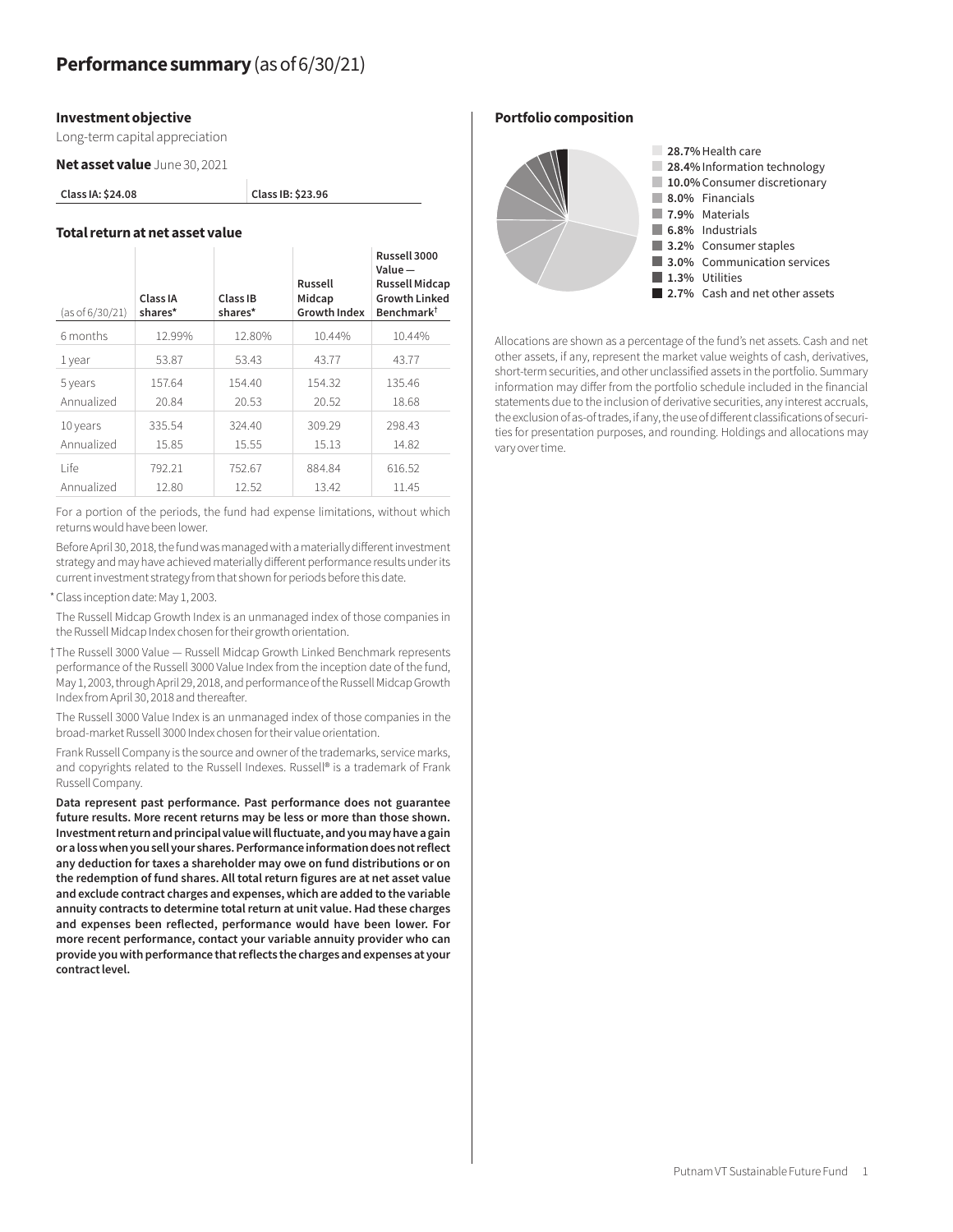# **Understanding your fund's expenses**

*As an investor in a variable annuity product that invests in a registered investment company, you pay ongoing expenses, such as management fees, distribution fees (12b-1 fees), and other expenses. Using the following information, you can estimate how these expenses affect your investment and compare them with the expenses of other funds. You may also pay one-time transaction expenses, which are not shown in this section and would result in higher total expenses. Charges and*  expenses at the insurance company separate account level are not *reflected. For more information, see your fund's prospectus or talk to your financial representative.*

#### **Review your fund's expenses**

The two left-hand columns of the Expenses per \$1,000 table show the expenses you would have paid on a \$1,000 investment in your fund from  $1/1/21$  to  $6/30/21$ . They also show how much a \$1,000 investment would be worth at the close of the period, *assuming actual returns and expenses*. To estimate the ongoing expenses you paid over the period, divide your account value by \$1,000, then multiply the result by the number in the first line for the class of shares you own.

#### **Compare your fund's expenses with those of other funds**

The two right-hand columns of the Expenses per \$1,000 table show your fund's expenses based on a \$1,000 investment, *assuming a hypothetical 5% annualized return*. You can use this information to compare the ongoing expenses (but not transaction expenses or total costs) of investing in the fund with those of other funds. All shareholder reports of mutual funds and funds serving as variable annuity vehicles will provide this information to help you make this comparison. Please note that you cannot use this information to estimate your actual ending account balance and expenses paid during the period.

#### **Expense ratios**

|                                                                       | Class IA | Class IB |
|-----------------------------------------------------------------------|----------|----------|
| Total annual operating expenses for the fiscal<br>year ended 12/31/20 | 0.78%    | 1.03%    |
| Annualized expense ratio for the six-month<br>period ended 6/30/21    | 0.73%    | በ ዓጸ%    |

Fiscal year expense information in this table is taken from the most recent prospectus, is subject to change, and may differ from that shown for the annualized expense ratio and in the financial highlights of this report.

Expenses are shown as a percentage of average net assets.

#### **Expenses per \$1,000**

|                                     | Expenses and value for a<br>\$1,000 investment, assuming<br>actual returns for the<br>6 months ended 6/30/21 |            | <b>Expenses and value for a</b><br>\$1,000 investment, assuming<br>return for the 6 months<br>ended 6/30/21 | a hypothetical 5% annualized |
|-------------------------------------|--------------------------------------------------------------------------------------------------------------|------------|-------------------------------------------------------------------------------------------------------------|------------------------------|
|                                     | Class IA                                                                                                     | Class IB   | Class IA                                                                                                    | Class IB                     |
| Expenses paid<br>per \$1,000*†      | \$3.86                                                                                                       | \$5.17     | \$3.66                                                                                                      | \$4.91                       |
| Ending value<br>(after<br>expenses) | \$1,129.90                                                                                                   | \$1,128.00 | \$1,021.17                                                                                                  | \$1,019.93                   |

\*Expenses for each share class are calculated using the fund's annualized expense ratio for each class, which represents the ongoing expenses as a percentage of average net assets for the six months ended 6/30/21. The expense ratio may differ for each share class.

†Expenses based on actual returns are calculated by multiplying the expense ratio by the average account value for the period; then multiplying the result by the number of days in the period (181); and then dividing that result by the number of days in the year (365). Expenses based on a hypothetical 5% return are calculated by multiplying the expense ratio by the average account value for the six-month period; then multiplying the result by the number of days in the six-month period (181); and then dividing that result by the number of days in the year (365).

## **Your fund's managers**



Portfolio Manager **Katherine Collins, CFA, MTS,** is Head of Sustainable Investing. She joined Putnam in 2017 and has been in the investment industry since 1990.



Portfolio Manager **Stephanie Dobson** joined Putnam in 2017 and has been in the investment industry since 2011.

Your fund's managers also manage other accounts advised by Putnam Management or an affiliate, including retail mutual fund counterparts to the funds in Putnam Variable Trust.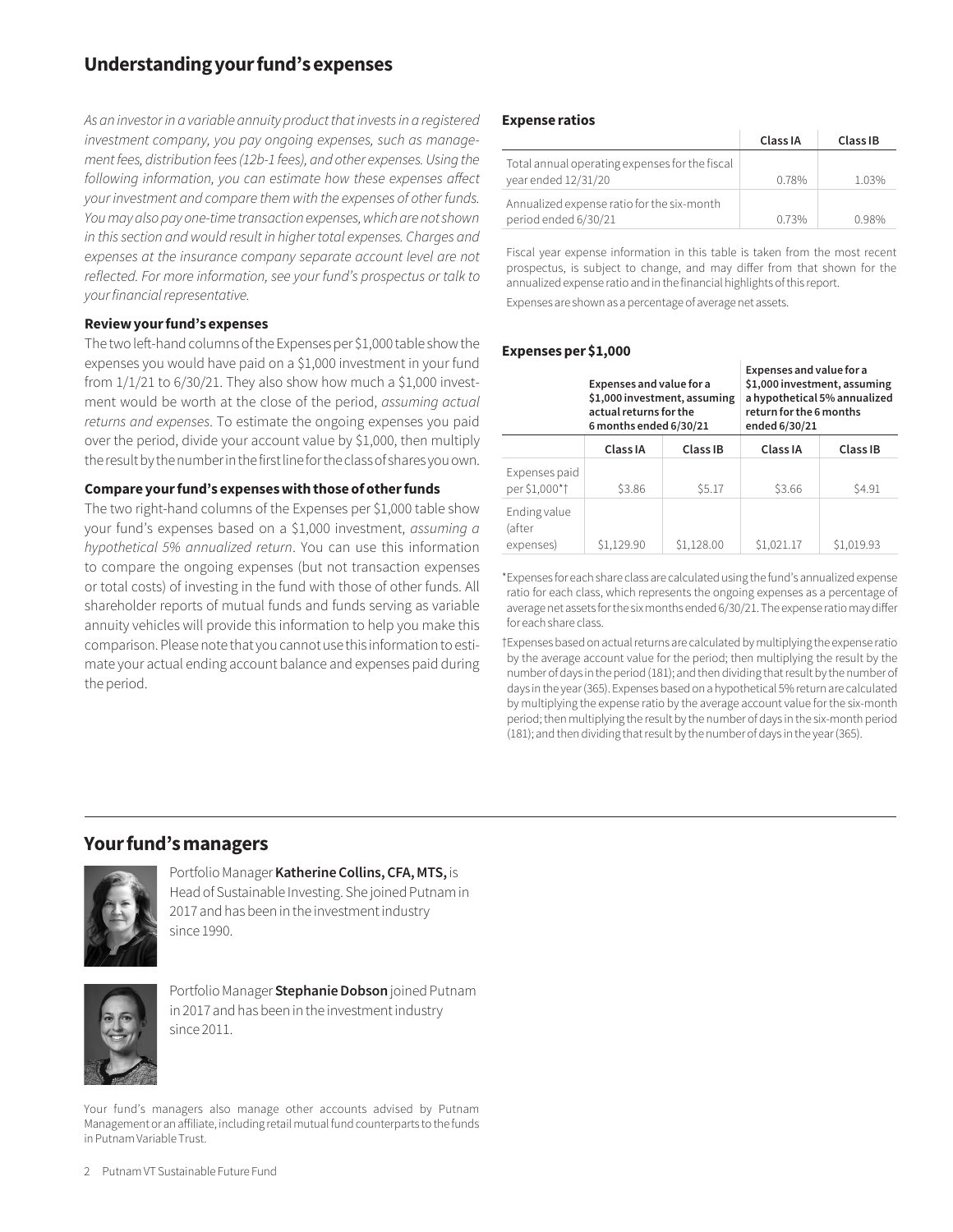# **The fund's portfolio** 6/30/21 (Unaudited)

| COMMON STOCKS (97.1%)*                                                                   | <b>Shares</b> | Value     |
|------------------------------------------------------------------------------------------|---------------|-----------|
| Banks (1.8%)                                                                             |               |           |
| First Republic Bank                                                                      | 4,722         | \$883,817 |
| Biotechnology (4.8%)                                                                     |               | 883,817   |
| Exact Sciences Corp. †                                                                   | 5,865         | 729,078   |
| Regeneron Pharmaceuticals, Inc. †                                                        | 1,040         | 580,882   |
| Seagen, Inc. †                                                                           | 4,490         | 708,881   |
| Vertex Pharmaceuticals, Inc. 1                                                           | 1,550         | 312,527   |
|                                                                                          |               | 2,331,368 |
| Building products (1.6%)                                                                 |               |           |
| AZEK Co., Inc. (The) t                                                                   | 8,508         | 361,250   |
| Trex Co., Inc. †                                                                         | 3,945         | 403,218   |
| Capital markets (2.1%)                                                                   |               | 764,468   |
| MSCI, Inc.                                                                               | 1,940         | 1,034,175 |
| Chemicals (6.4%)                                                                         |               | 1,034,175 |
| Diversey Holdings, Ltd.                                                                  | 24,012        | 430,055   |
| Ecolab, Inc.                                                                             | 2,505         | 515,955   |
| Ingevity Corp. †                                                                         | 6,000         | 488,160   |
| Koninklijke DSM NV (Netherlands)                                                         | 4,049         | 755,694   |
| Novozymes A/S Class B (Denmark)                                                          | 9,090         | 685,165   |
| Zymergen, Inc. †                                                                         | 5,849         | 234,018   |
|                                                                                          |               | 3,109,047 |
| Commercial services and supplies (1.3%)                                                  |               |           |
| Herman Miller, Inc.                                                                      | 12,810        | 603,863   |
| Containers and packaging (1.5%)                                                          |               | 603,863   |
| Ball Corp.                                                                               | 9,145         | 740,928   |
| Diversified consumer services (1.6%)                                                     |               | 740,928   |
| Chegg, Inc. † S                                                                          | 6,775         | 563,070   |
| WW International, Inc. 1                                                                 | 6,325         | 228,586   |
|                                                                                          |               | 791,656   |
| Diversified financial services (3.5%)<br>Atlas Crest Investment Corp. (acquired 2/10/21, |               |           |
| cost \$222,560) (Private) † ∆∆F p                                                        | 22,256        | 199,503   |
| Climate Change Crisis Real Impact I                                                      |               |           |
| Acquisition Corp. Class A (acquired 1/22/21,                                             |               |           |
| cost \$241,100) (Private) † ∆∆Fp                                                         | 24,110        | 325,919   |
| Eurazeo SA (France)                                                                      | 8,001         | 697,308   |
| Soaring Eagle (acquired 5/11/21,                                                         |               |           |
| cost \$420,630) (Private) † ∆∆Fp                                                         | 42,063        | 377,053   |
| Soaring Eagle Acquisition Corp. Class A †                                                | 11,260        | 112,150   |
| Diversified telecommunication services (1.0%)                                            |               | 1,711,933 |
| Liberty Global PLC Class C (United Kingdom) †                                            | 18,160        | 491,046   |
| Electric utilities (1.3%)                                                                |               | 491,046   |
| NextEra Energy, Inc.                                                                     | 8,565         | 627,643   |
|                                                                                          |               | 627,643   |
| Electrical equipment (2.4%)                                                              |               |           |
| Sunrun, Inc. † S                                                                         | 20,690        | 1,154,088 |
| Electronic equipment, instruments, and components (2.7%)                                 |               | 1,154,088 |
| Trimble Inc. t                                                                           | 10,245        | 838,348   |
| Zebra Technologies Corp. Class A <sup>+</sup>                                            | 925           | 489,778   |
| Food products (3.2%)                                                                     |               | 1,328,126 |
| Laird Superfood, Inc.   S                                                                | 11,890        | 355,154   |
| McCormick & Co., Inc. (non-voting shares)                                                | 7,475         | 660,192   |
| Nomad Foods, Ltd. (United Kingdom) †                                                     | 18,775        | 530,769   |
|                                                                                          |               | 1,546,115 |

| COMMON STOCKS (97.1%)* cont.                                       | <b>Shares</b> | Value     |
|--------------------------------------------------------------------|---------------|-----------|
| Health-care equipment and supplies (14.7%)                         |               |           |
| Cooper Cos., Inc. (The)                                            | 2,035         | \$806,409 |
| Danaher Corp.                                                      | 5,959         | 1,599,157 |
| DexCom, Inc. †                                                     | 1,210         | 516,670   |
| Edwards Lifesciences Corp. †                                       | 9,630         | 997,379   |
| Hologic, Inc. †                                                    | 6,135         | 409,327   |
| IDEXX Laboratories, Inc. †                                         | 1,005         | 634,708   |
| Insulet Corp. † S                                                  | 1,860         | 510,589   |
| Mesa Laboratories, Inc. S                                          | 1,914         | 519,019   |
| Nevro Corp. † S                                                    | 3,190         | 528,870   |
| ResMed, Inc.                                                       | 2,675         | 659,441   |
| Health-care providers and services (1.3%)                          |               | 7,181,569 |
| HealthEquity, Inc. 1                                               | 7,650         | 615,672   |
| Health-care technology (2.3%)                                      |               | 615,672   |
| GoodRx Holdings, Inc. Class A   S                                  | 9,200         | 331,292   |
| Teladoc Health, Inc. † S                                           | 4,795         | 797,361   |
|                                                                    |               | 1,128,653 |
| Hotels, restaurants, and leisure (3.0%)                            |               |           |
| Chipotle Mexican Grill, Inc. 1                                     | 685           | 1,061,983 |
| Vail Resorts, Inc. †                                               | 1,240         | 392,485   |
| Industrial conglomerates (0.5%)                                    |               | 1,454,468 |
| Roper Technologies, Inc.                                           | 510           | 239,802   |
| Interactive media and services (2.0%)                              |               | 239,802   |
| Bumble, Inc. Class A   S                                           | 5,050         | 290,880   |
| Pinterest, Inc. Class A †                                          | 8,684         | 685,602   |
|                                                                    |               | 976,482   |
| Internet and direct marketing retail (3.1%)<br>1stDibs.com, Inc. † | 10,897        | 379,325   |
| Etsy, Inc. †                                                       | 2,320         | 477,549   |
| Stitch Fix, Inc. Class A   S                                       | 4,600         | 277,380   |
| thredUp, Inc. Class A   S                                          | 12,020        | 349,542   |
|                                                                    |               | 1,483,796 |
| IT Services (2.4%)                                                 |               |           |
| GoDaddy, Inc. Class A <sup>+</sup>                                 | 8,745         | 760,465   |
| Mastercard, Inc. Class A                                           | 1,070         | 390,646   |
| Life sciences tools and services (3.9%)                            |               | 1,151,111 |
| Bio-Rad Laboratories, Inc. Class A                                 | 1,310         | 844,020   |
| Thermo Fisher Scientific, Inc.                                     | 2,115         | 1,066,954 |
| Mortgage real estate investment trusts (REITs) (1.2%)              |               | 1,910,974 |
| Hannon Armstrong Sustainable Infrastructure                        |               |           |
| Capital, Inc. RS                                                   | 10,575        | 593,786   |
| Pharmaceuticals (1.5%)                                             |               | 593,786   |
| Zoetis, Inc.                                                       | 4,030         | 751,031   |
|                                                                    |               | 751,031   |
| Road and rail (0.5%)                                               |               |           |
| Lyft, Inc. Class A †                                               | 4,290         | 259,459   |
| Semiconductors and semiconductor equipment (6.4%)                  |               | 259,459   |
| Applied Materials, Inc.                                            | 8,500         | 1,210,400 |
| ASML Holding NV (NY Reg Shares) (Netherlands)                      | 1,045         | 721,928   |
| Cree, Inc. $\dagger$ S                                             | 3,150         | 308,480   |
| NXP Semiconductors NV                                              | 1,990         | 409,383   |
| ON Semiconductor Corp. †                                           | 12,570        | 481,180   |
| Software (16.9%)                                                   |               | 3,131,371 |
| Adobe, Inc. †                                                      | 2,536         | 1,485,183 |
| Ceridian HCM Holding, Inc. 1                                       | 4,830         | 463,294   |
| Crowdstrike Holdings, Inc. Class A +                               | 3,665         | 921,051   |
|                                                                    |               |           |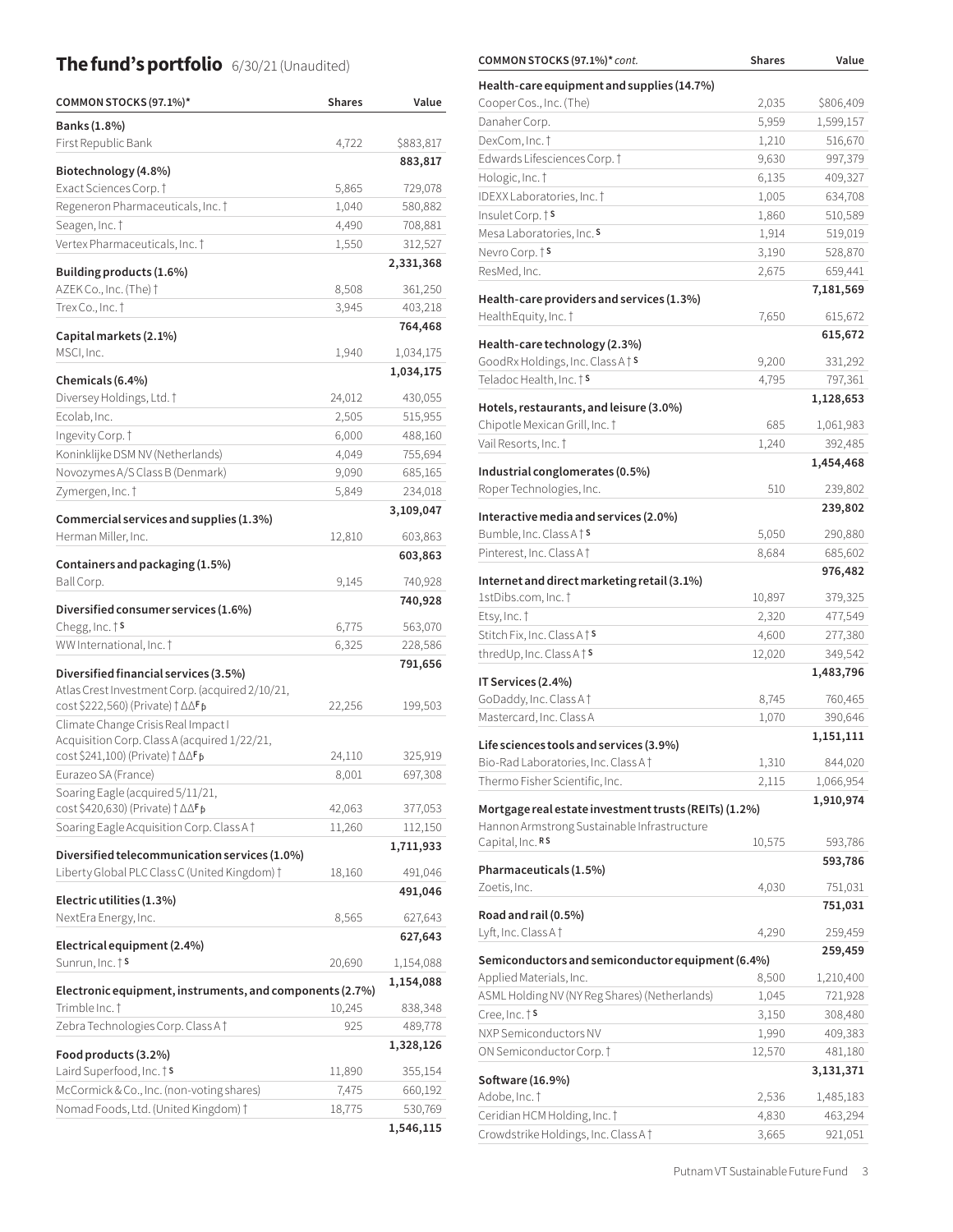| COMMON STOCKS (97.1%)* cont.                    | <b>Shares</b> | Value        |
|-------------------------------------------------|---------------|--------------|
| Software cont.                                  |               |              |
| DocuSign, Inc. †                                | 3,955         | \$1,105,699  |
| Dynatrace, Inc. +                               | 18,086        | 1,056,584    |
| Everbridge, Inc. † S                            | 4,712         | 641,209      |
| Lightspeed POS, Inc. (Canada) †                 | 9,525         | 797,208      |
| Nuance Communications, Inc. 1                   | 5,740         | 312,486      |
| RingCentral, Inc. Class A 1                     | 3,240         | 941,479      |
| Verra Mobility Corp. †                          | 32,320        | 496,758      |
| Textiles, apparel, and luxury goods (1.6%)      |               | 8,220,951    |
| lululemon athletica, Inc. (Canada) †            | 2,185         | 797,459      |
| Trading companies and distributors (0.6%)       |               | 797,459      |
| United Rentals, Inc. 1                          | 895           | 285,514      |
|                                                 |               | 285,514      |
| Total common stocks (cost \$27,924,120)         |               | \$47,300,371 |
| SHORT-TERM INVESTMENTS (15.3%)*                 | <b>Shares</b> | Value        |
| Putnam Cash Collateral Pool, LLC 0.09% d        | 5,642,236     | \$5,642,236  |
| Putnam Short Term Investment Fund               |               |              |
| Class $P$ 0.09% $L$                             | 1,793,196     | 1,793,196    |
| Total short-term investments (cost \$7,435,432) |               | \$7,435,432  |
| Total investments (cost \$35,359,552)           |               | \$54,735,803 |

#### **Notes to the fund's portfolio**

Unless noted otherwise, the notes to the fund's portfolio are for the close of the fund's reporting period, which ran from January 1, 2021 through June 30 2021 (the reporting period). Within the following notes to the portfolio, references to "Putnam Management" represent Putnam Investment Management, LLC, the fund's manager, an indirect wholly-owned subsidiary of Putnam Investments, LLC and references to "ASC 820" represent Accounting Standards Codification 820 *Fair Value Measurements and Disclosures*.

- \* Percentages indicated are based on net assets of \$48,714,942.
- † This security is non-income-producing.
- ∆∆ This security is restricted with regard to public resale. The total fair value of this security and any other restricted securities (excluding 144A securities), if any, held at the close of the reporting period was \$902,475, or 1.9% of net assets.
- **<sup>d</sup>** Affiliated company. See Notes 1 and 5 to the financial statements regarding securities lending. The rate quoted in the security description is the annualized 7-day yield of the fund at the close of the reporting period.
- **<sup>F</sup>** This security is valued by Putnam Management at fair value following procedures approved by the Trustees. Securities are classified as Level 3 for ASC 820 based on the securities' valuation inputs (Note 1).
- **<sup>L</sup>** Affiliated company (Note 5). The rate quoted in the security description is the annualized 7-day yield of the fund at the close of the reporting period.
- **<sup>R</sup>** Real Estate Investment Trust.
- **<sup>S</sup>** Security on loan, in part or in entirety, at the close of the reporting period (Note 1).
- <sup>ƥ</sup> Represents the asset to be received in a private investment in public entity (PIPE) commitments, of which \$884,290 is included in the Payable for purchases of delayed delivery securities (Note 1).

At the close of the reporting period, the fund maintained liquid assets totaling \$420,630 to cover the settlement of certain securities.

| FORWARD CURRENCY CONTRACTS at 6/30/21 (aggregate face value \$871,076) (Unaudited) |                      |          |                 |           | Unrealized |                |
|------------------------------------------------------------------------------------|----------------------|----------|-----------------|-----------|------------|----------------|
|                                                                                    |                      | Contract | <b>Delivery</b> |           | Aggregate  | appreciation/  |
| Counterparty                                                                       | Currency             | type*    | date            | Value     | face value | (depreciation) |
| Bank of America N.A.                                                               |                      |          |                 |           |            |                |
|                                                                                    | Euro                 | Sell     | 9/15/21         | \$361,254 | \$371,436  | \$10,182       |
| <b>Barclays Bank PLC</b>                                                           |                      |          |                 |           |            |                |
|                                                                                    | <b>British Pound</b> | Sell     | 9/15/21         | 186,915   | 191,140    | 4,225          |
| HSBC Bank USA, National Association                                                |                      |          |                 |           |            |                |
|                                                                                    | <b>British Pound</b> | Sell     | 9/15/21         | 90,206    | 92,236     | 2,030          |
| JPMorgan Chase Bank N.A.                                                           |                      |          |                 |           |            |                |
|                                                                                    | Euro                 | Sell     | 9/15/21         | 79,448    | 81,705     | 2,257          |
| State Street Bank and Trust Co.                                                    |                      |          |                 |           |            |                |
|                                                                                    | Euro                 | Sell     | 9/15/21         | 81,941    | 84,255     | 2,314          |
| <b>UBSAG</b>                                                                       |                      |          |                 |           |            |                |
|                                                                                    | Euro                 | Sell     | 9/15/21         | 48,928    | 50,304     | 1,376          |
| Unrealized appreciation                                                            |                      |          |                 |           |            | 22,384         |
| Unrealized (depreciation)                                                          |                      |          |                 |           |            |                |
| Total                                                                              |                      |          |                 |           |            | \$22,384       |

\* The exchange currency for all contracts listed is the United States Dollar.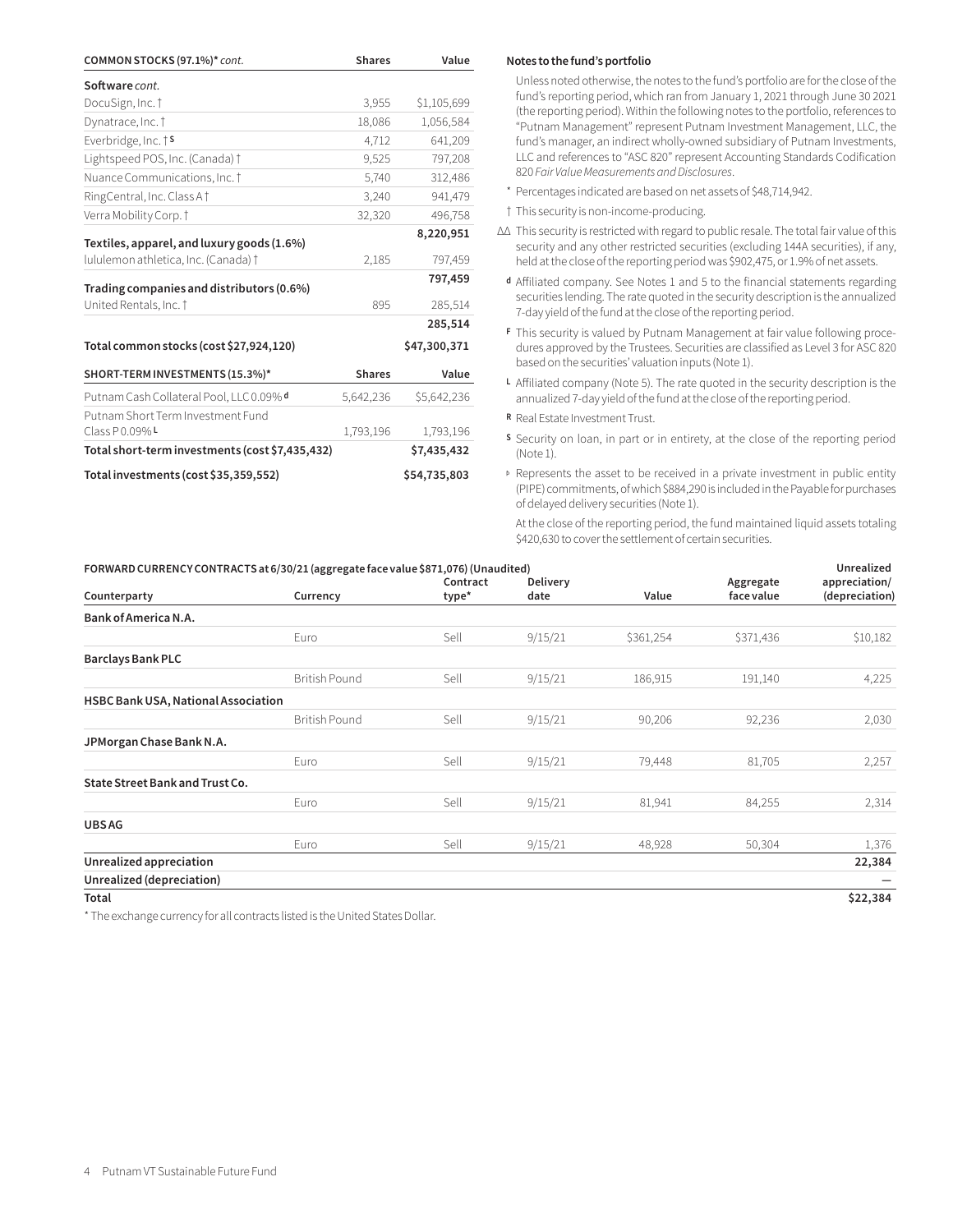ASC 820 establishes a three-level hierarchy for disclosure of fair value measurements. The valuation hierarchy is based upon the transparency of inputs to the valuation of the fund's investments. The three levels are defined as follows:

Level 1: Valuations based on quoted prices for identical securities in active markets.

Level 2: Valuations based on quoted prices in markets that are not active or for which all significant inputs are observable, either directly or indirectly.

Level 3: Valuations based on inputs that are unobservable and significant to the fair value measurement.

The following is a summary of the inputs used to value the fund's net assets as of the close of the reporting period:

| <b>Valuation inputs</b>    |                          |                          |           |
|----------------------------|--------------------------|--------------------------|-----------|
| Investments in securities: | Level 1                  | Level 2                  | Level 3   |
| Common stocks*:            |                          |                          |           |
| Communication services     | \$1,467,528              | $S-$                     | $S-$      |
| Consumer discretionary     | 4,527,379                |                          |           |
| Consumer staples           | 1,546,115                |                          |           |
| <b>Financials</b>          | 3,321,236                |                          | 902,475   |
| Health care                | 13,919,267               | $\overline{\phantom{0}}$ |           |
| Industrials                | 3,307,194                |                          |           |
| Information technology     | 13,831,559               |                          |           |
| Materials                  | 3,849,975                |                          |           |
| <b>Utilities</b>           | 627,643                  |                          |           |
| <b>Total common stocks</b> | 46,397,896               |                          | 902,475   |
| Short-term investments     | $\overline{\phantom{a}}$ | 7,435,432                |           |
| Totals by level            | \$46,397,896             | \$7,435,432              | \$902,475 |

|                              | Valuation inputs |          |         |
|------------------------------|------------------|----------|---------|
| Other financial instruments: | Level 1          | Level 2  | Level 3 |
| Forward currency contracts   | $\sim$           | \$22,384 |         |
| Totals by level              |                  | \$22,384 |         |

\* Common stock classifications are presented at the sector level, which may differ from the fund's portfolio presentation.

The following is a reconciliation of Level 3 assets as of the close of the reporting period:

| Investments in<br>securities: | Balance as of<br>12/31/20 | Accrued<br>discounts/ | Realized | Change in net<br>unrealized<br>appreciation/<br>premiums $\left  \right $ gain/(loss) (depreciation) <sup>#</sup> | Cost of<br>purchases | Proceeds<br>from sales   | <b>Total transfers</b><br>into Level $3^{\dagger}$ | <b>Total transfers</b><br>out of Level 3 <sup>t</sup> | Balance<br>as of<br>6/30/21 |
|-------------------------------|---------------------------|-----------------------|----------|-------------------------------------------------------------------------------------------------------------------|----------------------|--------------------------|----------------------------------------------------|-------------------------------------------------------|-----------------------------|
| Common stocks*:               |                           |                       |          |                                                                                                                   |                      |                          |                                                    |                                                       |                             |
| <b>Financials</b>             | \—                        | s—                    | \—       | \$18,185                                                                                                          | \$884,290            | $\overline{\phantom{0}}$ | $\overline{\phantom{0}}$                           | $\sim$                                                | \$902,475                   |
| Total common stocks           |                           | —                     |          | 18,185                                                                                                            | 884,290              |                          |                                                    | –                                                     | 902,475                     |
| <b>Totals</b>                 | $\sim$ $ \sim$            | 5—                    | \—       | \$18,185                                                                                                          | \$884,290            | $\sim$                   | $\sim$                                             | 5—                                                    | \$902,475                   |

\*Common stock classifications are presented at the sector level, which may differ from the fund's portfolio presentation.

†Transfers during the reporting period did not represent, in the aggregate, more than 1% of the fund's net assets measured as of the end of the period.

#Includes \$18,185 related to Level 3 securities still held at period end. Total change in unrealized appreciation/(depreciation) for securities

(including Level 1 and Level 2) can be found in the Statement of operations.

The table below represents quantitative information on internally priced Level 3 securities that were valued using unobservable inputs. The table excludes securities with valuations provided by a broker.

| Description    | <b>Fair value</b> | Valuation techniques     | Unobservable input | Range of<br>unobservable inputs<br>(weighted average) | Impact to Valuation<br>from an increase<br>in input <sup>1</sup> |
|----------------|-------------------|--------------------------|--------------------|-------------------------------------------------------|------------------------------------------------------------------|
| Private Equity | \$199.503         | Market transaction price | Liquidity discount | 10%                                                   | Decrease                                                         |
| Private Equity | \$377.053         | Market transaction price | Liquidity discount | 10%                                                   | Decrease                                                         |
| Private equity | \$325.919         | Market transaction price | Liquidity discount | 10%                                                   | Decrease                                                         |

1 Expected directional change in fair value that would result from an increase in the unobservable input.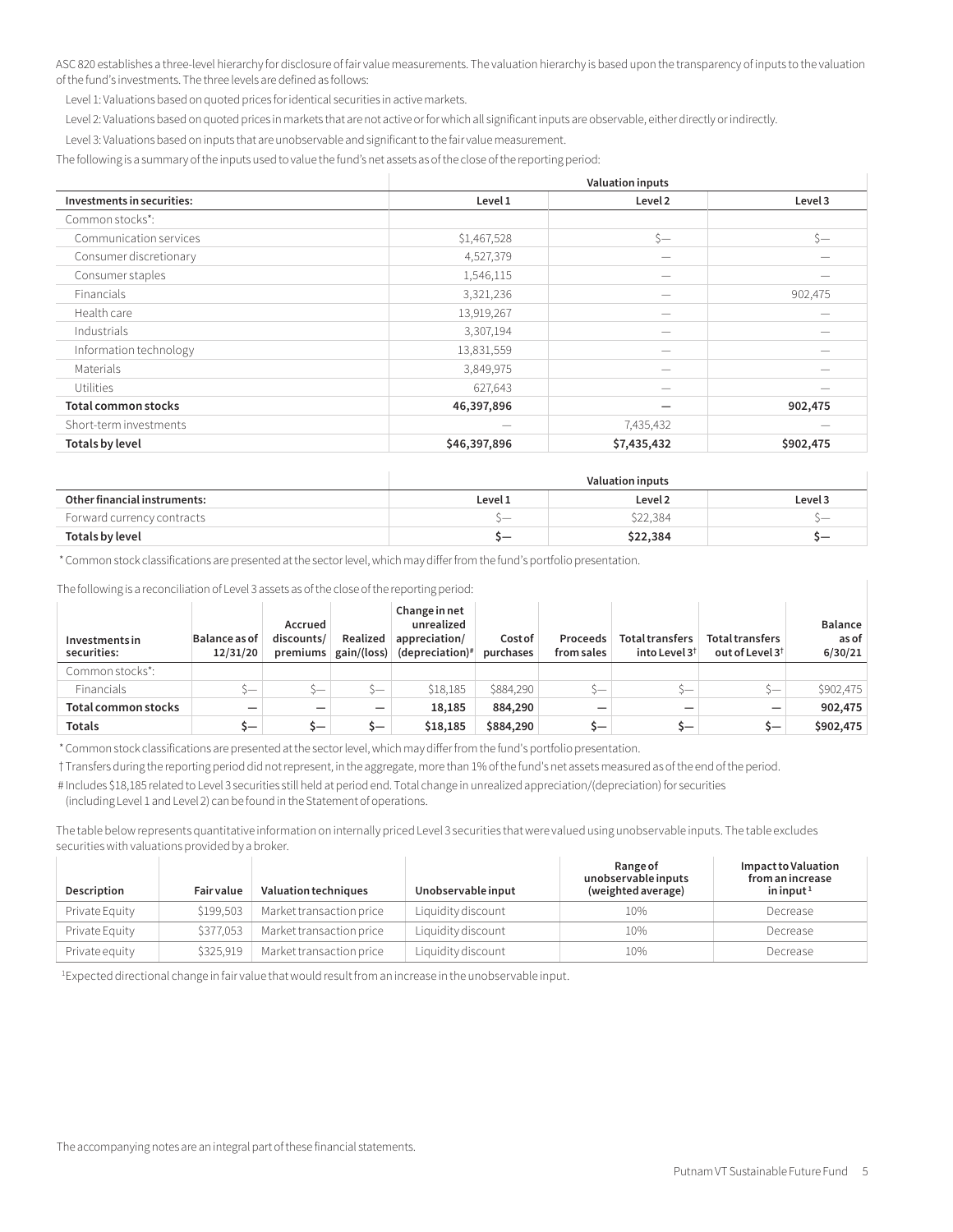# **Statement of assets and liabilities**

6/30/21 (Unaudited)

#### **Assets**

| Investment in securities, at value, including \$5,444,884 of securities on loan (Note 1):                           |              |
|---------------------------------------------------------------------------------------------------------------------|--------------|
| Unaffiliated issuers (identified cost \$27,924,120)                                                                 | \$47,300,371 |
| Affiliated issuers (identified cost \$7,435,432) (Notes 1 and 5)                                                    | 7,435,432    |
| Cash                                                                                                                | 447,324      |
| Foreign currency (cost \$96) (Note 1)                                                                               | 94           |
| Dividends, interest and other receivables                                                                           | 31,007       |
| Foreign tax reclaim                                                                                                 | 10,401       |
| Receivable for shares of the fund sold                                                                              | 11,831       |
| Receivable for investments sold                                                                                     | 89,296       |
| Unrealized appreciation on forward currency contracts (Note 1)                                                      | 22,384       |
| <b>Total assets</b>                                                                                                 | 55,348,140   |
| <b>Liabilities</b>                                                                                                  |              |
| Payable for purchases of delayed delivery securities (Note 1)                                                       | 884,290      |
| Payable for shares of the fund repurchased                                                                          | 17,047       |
| Payable for compensation of Manager (Note 2)                                                                        | 20,815       |
| Payable for custodian fees (Note 2)                                                                                 | 9,038        |
| Payable for investor servicing fees (Note 2)                                                                        | 5,332        |
| Payable for Trustee compensation and expenses (Note 2)                                                              | 32,505       |
| Payable for administrative services (Note 2)                                                                        | 141          |
| Payable for distribution fees (Note 2)                                                                              | 2,235        |
| Collateral on securities loaned, at value (Note 1)                                                                  | 5,642,236    |
| Other accrued expenses                                                                                              | 19,559       |
| <b>Total liabilities</b>                                                                                            | 6,633,198    |
| Net assets                                                                                                          | \$48,714,942 |
| Represented by                                                                                                      |              |
| Paid-in capital (Unlimited shares authorized) (Notes 1 and 4)                                                       | \$25,178,861 |
| Total distributable earnings (Note 1)                                                                               | 23,536,081   |
| Total - Representing net assets applicable to capital shares outstanding                                            | \$48,714,942 |
| Computation of net asset value Class IA                                                                             |              |
| Net assets                                                                                                          | \$37,437,226 |
| Number of shares outstanding                                                                                        | 1,555,024    |
| Net asset value, offering price and redemption price per share (net assets divided by number of shares outstanding) | \$24.08      |
| Computation of net asset value Class IB                                                                             |              |
| Net assets                                                                                                          | \$11,277,716 |
| Number of shares outstanding                                                                                        | 470,662      |

Net asset value, offering price and redemption price per share (net assets divided by number of shares outstanding) \$23.96

The accompanying notes are an integral part of these financial statements.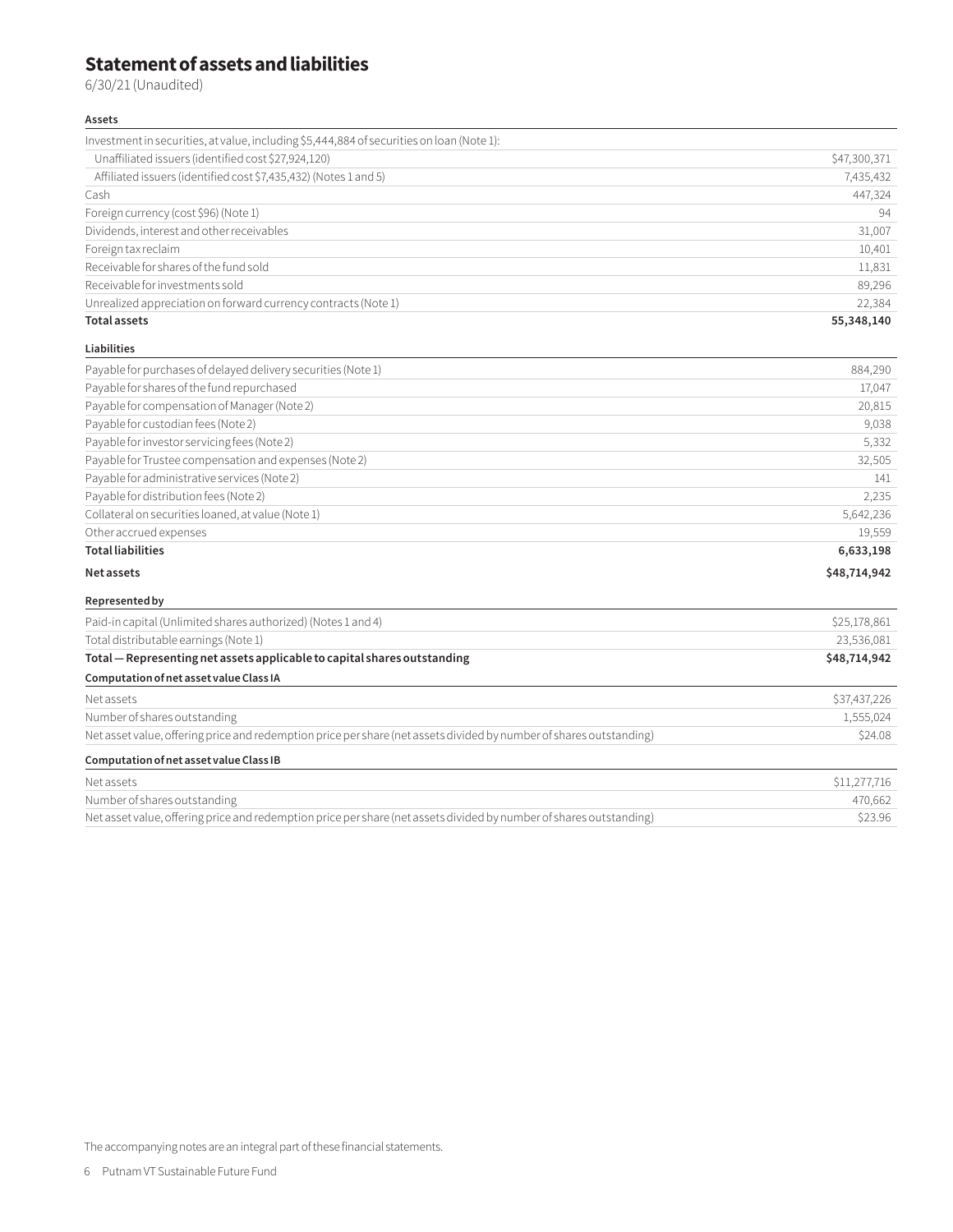# **Statement of operations**

Six months ended 6/30/21 (Unaudited)

| Investment income |  |
|-------------------|--|
|-------------------|--|

| Investment income                                                                             |             |
|-----------------------------------------------------------------------------------------------|-------------|
| Dividends (net of foreign tax of \$5,173)                                                     | \$87,309    |
| Interest (including interest income of \$810 from investments in affiliated issuers) (Note 5) | 810         |
| Securities lending (net of expenses) (Notes 1 and 5)                                          | 5,042       |
| Total investment income                                                                       | 93,161      |
| <b>Expenses</b>                                                                               |             |
| Compensation of Manager (Note 2)                                                              | 125,112     |
| Investor servicing fees (Note 2)                                                              | 16,315      |
| Custodian fees (Note 2)                                                                       | 5,494       |
| Trustee compensation and expenses (Note 2)                                                    | 1,033       |
| Distribution fees (Note 2)                                                                    | 13,260      |
| Administrative services (Note 2)                                                              | 423         |
| Auditing and tax fees                                                                         | 13,732      |
| Other                                                                                         | 6,068       |
| <b>Total expenses</b>                                                                         | 181,437     |
| Expense reduction (Note 2)                                                                    | (6)         |
| <b>Net expenses</b>                                                                           | 181,431     |
| Net investment loss                                                                           | (88, 270)   |
| Realized and unrealized gain (loss)                                                           |             |
| Net realized gain (loss) on:                                                                  |             |
| Securities from unaffiliated issuers (Notes 1 and 3)                                          | 4,387,590   |
| Foreign currency transactions (Note 1)                                                        | (102)       |
| Forward currency contracts (Note 1)                                                           | (12, 813)   |
| Total net realized gain                                                                       | 4,374,675   |
| Change in net unrealized appreciation on:                                                     |             |
| Securities from unaffiliated issuers                                                          | 1,465,033   |
| Assets and liabilities in foreign currencies                                                  | (292)       |
| Forward currency contracts                                                                    | 29,417      |
| Total change in net unrealized appreciation                                                   | 1,494,158   |
| Net gain on investments                                                                       | 5,868,833   |
| Net increase in net assets resulting from operations                                          | \$5,780,563 |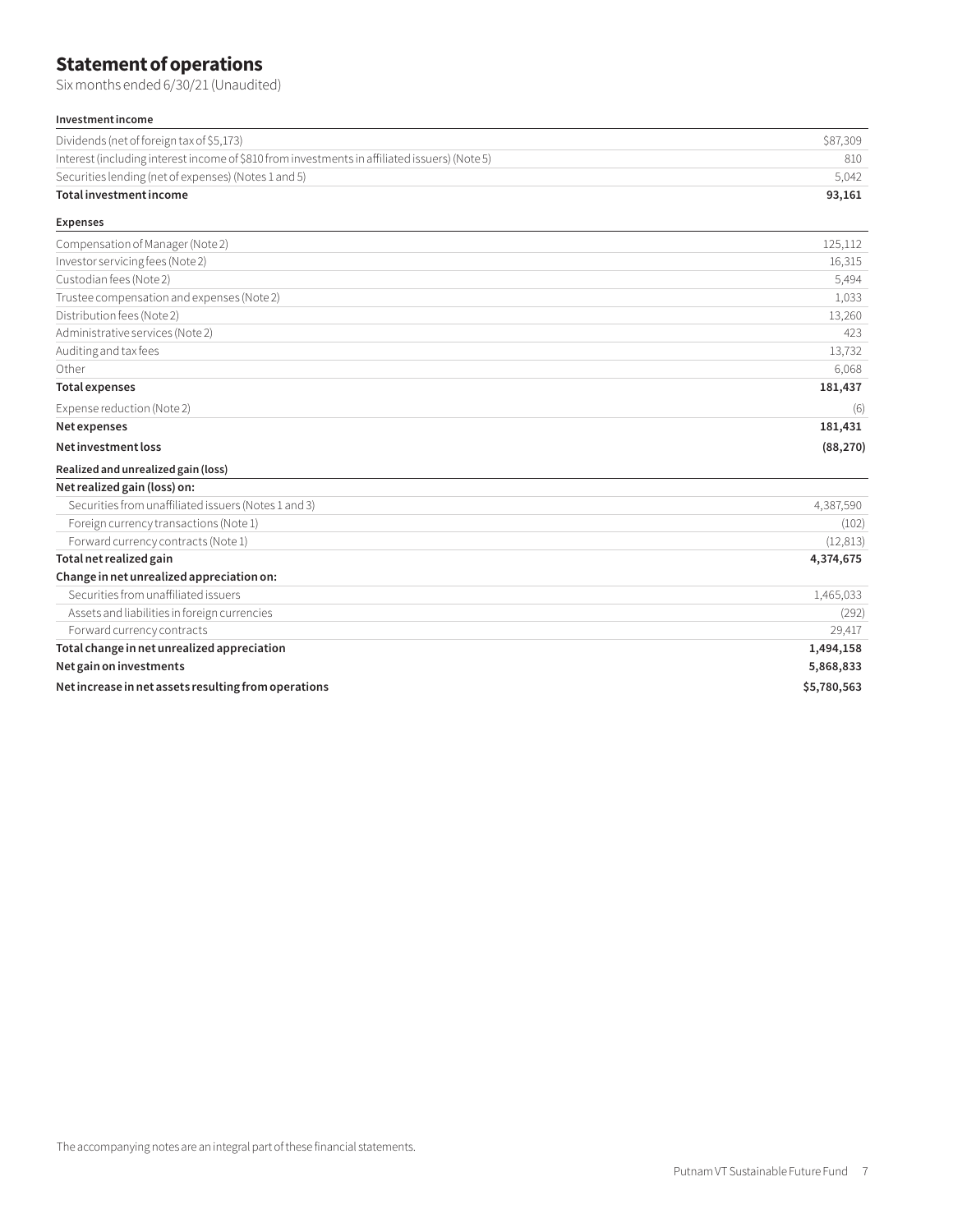# **Statement of changes in net assets**

|                                                                                                       | Six months<br>ended<br>$6/30/21*$ | Year ended<br>12/31/20 |
|-------------------------------------------------------------------------------------------------------|-----------------------------------|------------------------|
| Increase in net assets                                                                                |                                   |                        |
| Operations:                                                                                           |                                   |                        |
| Net investment loss                                                                                   | \$ (88, 270)                      | \$ (65,934)            |
| Net realized gain on investments and foreign currency transactions                                    | 4,374,675                         | 4,314,119              |
| Change in net unrealized appreciation of investments and assets and liabilities in foreign currencies | 1,494,158                         | 11,663,691             |
| Net increase in net assets resulting from operations                                                  | 5,780,563                         | 15,911,876             |
| Distributions to shareholders (Note 1):                                                               |                                   |                        |
| From ordinary income                                                                                  |                                   |                        |
| Net investment income                                                                                 |                                   |                        |
| Class IA                                                                                              | $\overline{\phantom{a}}$          | (93, 702)              |
| Class IB                                                                                              |                                   | (8,969)                |
| Net realized short-term gain on investments                                                           |                                   |                        |
| Class IA                                                                                              | (1, 178, 507)                     | (292, 637)             |
| Class IB                                                                                              | (349, 488)                        | (91, 034)              |
| From net realized long-term gain on investments                                                       |                                   |                        |
| Class IA                                                                                              | (2, 173, 919)                     | (1, 282, 993)          |
| Class IB                                                                                              | (644, 678)                        | (399, 116)             |
| Increase (decrease) from capital share transactions (Note 4)                                          | 814,376                           | (289, 400)             |
| Total increase in net assets                                                                          | 2,248,347                         | 13,454,025             |
| Net assets:                                                                                           |                                   |                        |
| Beginning of period                                                                                   | 46,466,595                        | 33,012,570             |
| End of period                                                                                         | \$48,714,942                      | \$46,466,595           |

\* Unaudited.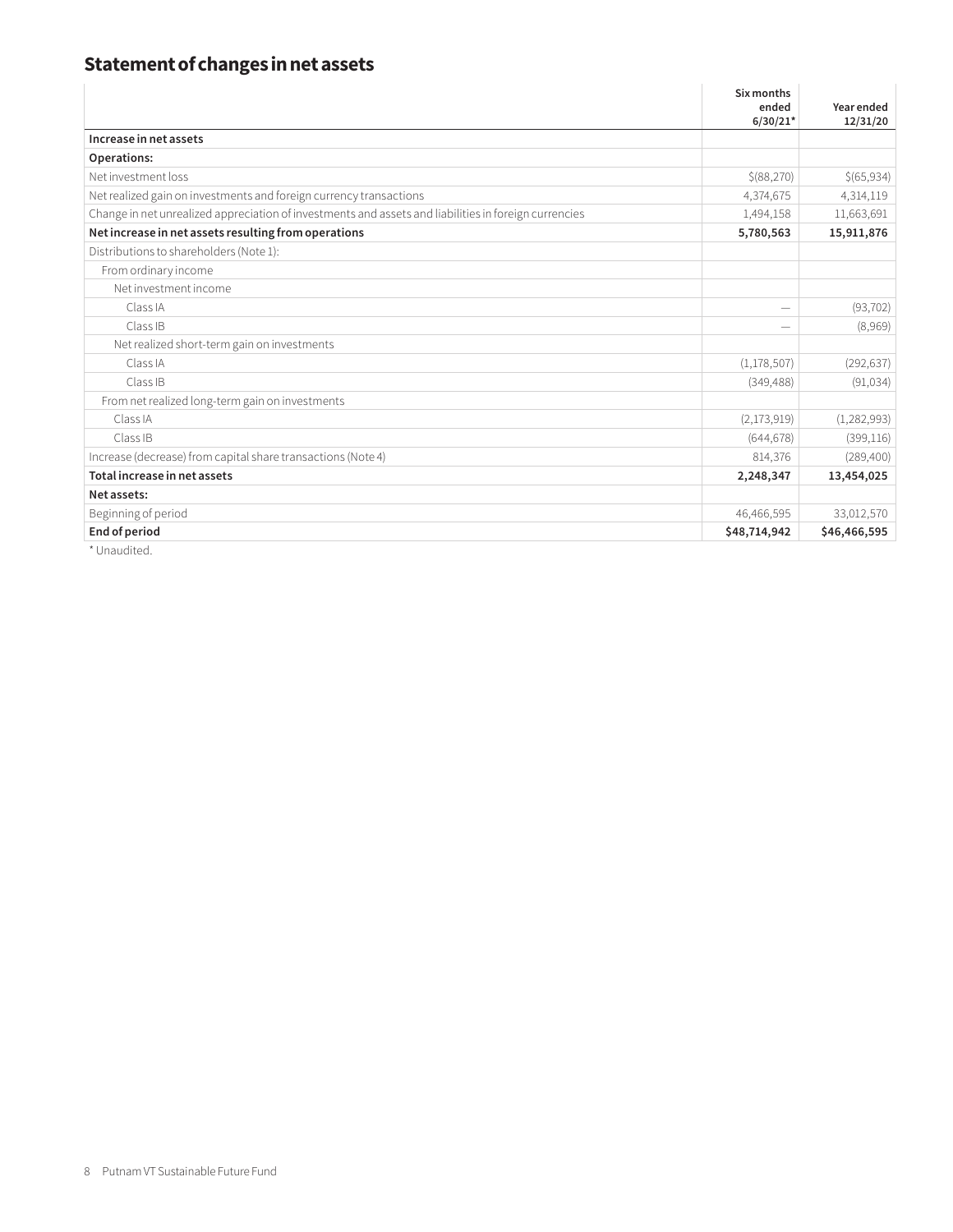### **Financial highlights** (For a common share outstanding throughout the period)

| <b>INVESTMENT OPERATIONS:</b> |                                      |                                           |                                                                   | <b>LESS DISTRIBUTIONS:</b>       |                            | RATIOS AND SUPPLEMENTAL DATA:         |                            |                               |                                        |                                             |                                                  |                                                                    |                       |
|-------------------------------|--------------------------------------|-------------------------------------------|-------------------------------------------------------------------|----------------------------------|----------------------------|---------------------------------------|----------------------------|-------------------------------|----------------------------------------|---------------------------------------------|--------------------------------------------------|--------------------------------------------------------------------|-----------------------|
| Period ended                  | Net asset value, beginning of period | Net investment income (loss) <sup>a</sup> | gain (loss)<br>unrealized<br>and<br>on investments<br>Netrealized | Total from investment operations | From net investment income | From net realized gain on investments | <b>Total distributions</b> | Netasset value, end of period | Total return at net asset value (%)b,c | Net assets, end of period<br>(in thousands) | Ratio of expenses to average<br>netassets (%)b,d | Ratio of net investment income (loss)<br>to average net assets (%) | Portfolioturnover (%) |
| Class IA                      |                                      |                                           |                                                                   |                                  |                            |                                       |                            |                               |                                        |                                             |                                                  |                                                                    |                       |
| 6/30/21                       | \$23.60                              | (.04)                                     | 2.83                                                              | 2.79                             | $\overline{\phantom{m}}$   | (2.31)                                | (2.31)                     | \$24.08                       | 12.99*                                 | \$37,437                                    | $.36*$                                           | $(.16)^*$                                                          | $28*$                 |
| 12/31/20                      | 16.79                                | (.02)                                     | 7.99                                                              | 7.97                             | (.07)                      | (1.09)                                | (1.16)                     | 23.60                         | 52.99                                  | 35,971                                      | .78                                              | (.12)                                                              | 50                    |
| 12/31/19                      | 16.87                                | .04                                       | 4.52                                                              | 4.56                             | (.17)                      | (4.47)                                | (4.64)                     | 16.79                         | 30.32                                  | 25,042                                      | .78                                              | .21                                                                | 57                    |
| 12/31/18                      | 18.48                                | .16e                                      | (1.00)                                                            | (.84)                            | (.16)                      | (.61)                                 | (.77)                      | 16.87                         | (4.64)                                 | 21,908                                      | .82f                                             | $.87e$ ,f                                                          | 99                    |
| 12/31/17                      | 17.62                                | .14                                       | 1.72                                                              | 1.86                             | (.19)                      | (.81)                                 | (1.00)                     | 18.48                         | 10.94                                  | 27,976                                      | .78                                              | .81                                                                | 61                    |
| 12/31/16                      | 17.85                                | .22                                       | 1.90                                                              | 2.12                             | (.17)                      | (2.18)                                | (2.35)                     | 17.62                         | 13.23                                  | 28,724                                      | .79f                                             | 1.32f                                                              | 84                    |
| Class IB                      |                                      |                                           |                                                                   |                                  |                            |                                       |                            |                               |                                        |                                             |                                                  |                                                                    |                       |
| 6/30/21                       | \$23.53                              | (.07)                                     | 2.81                                                              | 2.74                             | $\overline{\phantom{0}}$   | (2.31)                                | (2.31)                     | \$23.96                       | 12.80*                                 | \$11,278                                    | $.49*$                                           | $(.28)^*$                                                          | $28*$                 |
| 12/31/20                      | 16.73                                | (.07)                                     | 7.98                                                              | 7.91                             | (.02)                      | (1.09)                                | (1.11)                     | 23.53                         | 52.62                                  | 10,495                                      | 1.03                                             | (.37)                                                              | 50                    |
| 12/31/19                      | 16.81                                | (.01)                                     | 4.52                                                              | 4.51                             | (.12)                      | (4.47)                                | (4.59)                     | 16.73                         | 30.01                                  | 7,971                                       | 1.03                                             | (.04)                                                              | 57                    |
| 12/31/18                      | 18.42                                | .12e                                      | (1.01)                                                            | (.89)                            | (.11)                      | (.61)                                 | (.72)                      | 16.81                         | (4.94)                                 | 7,235                                       | 1.07f                                            | .62e.f                                                             | 99                    |
| 12/31/17                      | 17.56                                | .10                                       | 1.72                                                              | 1.82                             | (.15)                      | (.81)                                 | (.96)                      | 18.42                         | 10.71                                  | 9,350                                       | 1.03                                             | .55                                                                | 61                    |
| 12/31/16                      | 17.79                                | .18                                       | 1.89                                                              | 2.07                             | (.12)                      | (2.18)                                | (2.30)                     | 17.56                         | 12.93                                  | 10,013                                      | 1.04f                                            | 1.07f                                                              | 84                    |

\* Not annualized.

† Unaudited.

Before April 30, 2018, the fund was managed with a materially different investment strategy and may have achieved materially different performance results under its current investment strategy from that shown for periods before this date.

**<sup>a</sup>** Per share net investment income (loss) has been determined on the basis of the weighted average number of shares outstanding during the period.

**<sup>b</sup>** The charges and expenses at the insurance company separate account level are not reflected.

**<sup>c</sup>** Total return assumes dividend reinvestment.

**<sup>d</sup>** Includes amounts paid through expense offset and brokerage/service arrangements, if any (Note 2). Also excludes acquired fund fees and expenses, if any.

**<sup>e</sup>** Reflects a dividend received by the fund from a single issuer which amounted to the following amounts:

|          | <b>Per share</b> | Percentage of<br>average net<br>assets |
|----------|------------------|----------------------------------------|
| Class IA | \$0.10           | 0.51%                                  |
| Class IB | 0.09             | 0.51                                   |

**<sup>f</sup>** Reflects a voluntary waiver of certain fund expenses in effect during the period. As a result of such waiver, the expenses of each class reflect a reduction of the following amounts as a percentage of average net assets (Note 2).

|          | Percentage of average net |  |  |
|----------|---------------------------|--|--|
|          | assets                    |  |  |
| 12/31/18 | $0.07\%$                  |  |  |
| 12/31/16 | <∩ ∩1                     |  |  |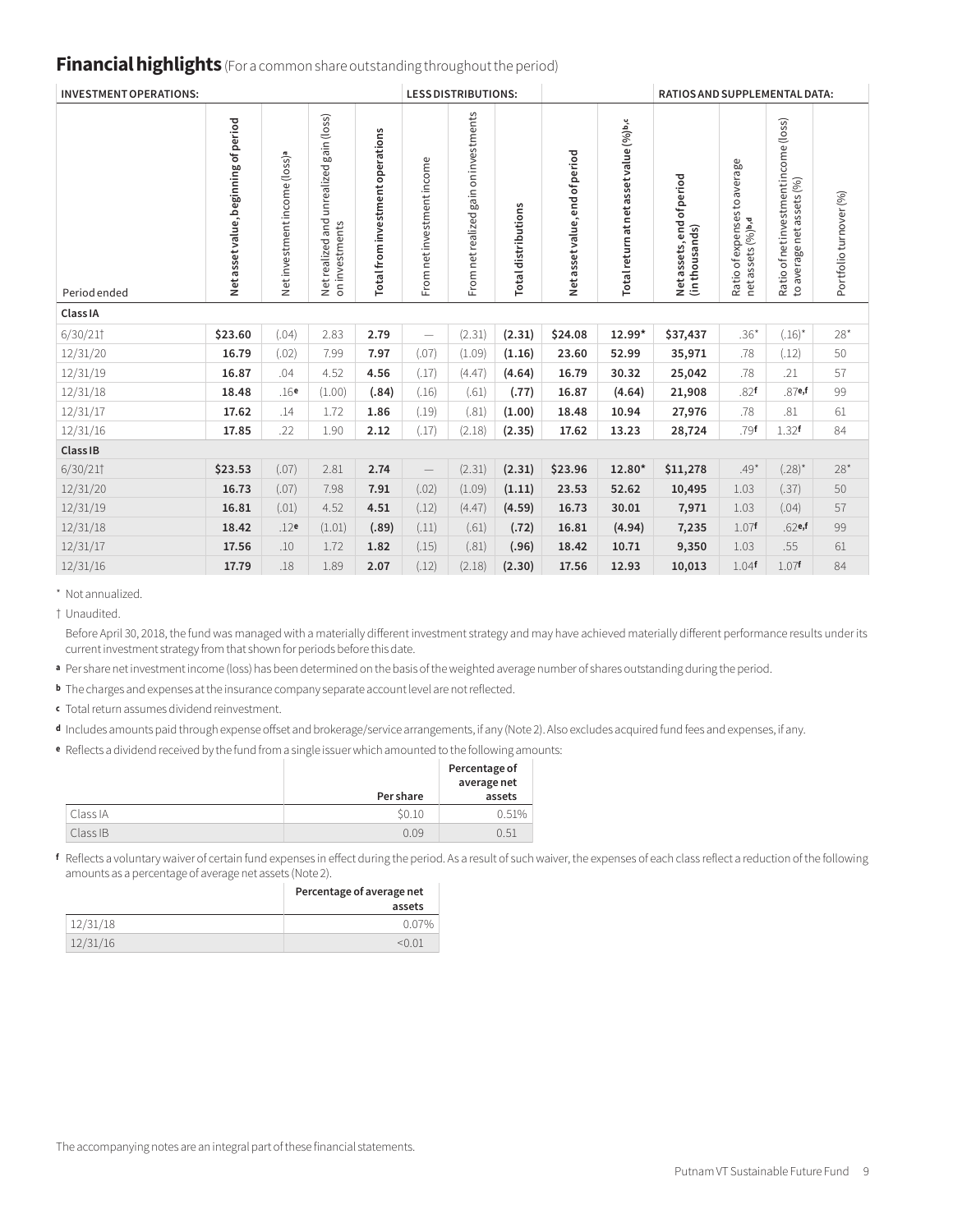### **Notes to financial statements** 6/30/21 (Unaudited)

Within the following Notes to financial statements, references to "State Street" represent State Street Bank and Trust Company, references to "the SEC" represent the Securities and Exchange Commission, references to "Putnam Management" represent Putnam Investment Management, LLC, the fund's manager, an indirect wholly-owned subsidiary of Putnam Investments, LLC and references to "OTC", if any, represent over-the-counter. Unless otherwise noted, the "reporting period" represents the period from January 1, 2021 through June 30, 2021.

Putnam VT Sustainable Future Fund (the fund) is a diversified series of Putnam Variable Trust (the Trust), a Massachusetts business trust registered under the Investment Company Act of 1940, as amended, as an open-end management investment company. The goal of the fund is to seek long-term capital appreciation. The fund invests mainly in common stocks of U.S. companies of any size, with a focus on companies whose products and services that Putnam Management believes provide solutions that directly contribute to sustainable social, environmental and economic development (Impact Companies). Stocks of this type of company are typically, but not always, considered to be growth stocks. Growth stocks are stocks of companies whose earnings are expected to grow faster than those of similar firms, and whose business growth and other characteristics may lead to an increase in stock price. Putnam Management considers, among other factors, a company's impact on sustainable environmental, social and economic development (as described below), valuation, financial strength, growth potential, competitive position in its industry, projected future earnings, cash flows and dividends when deciding whether to buy or sell investments. We may also invest in non-U.S. companies. Putnam Management believes that companies whose products and services produce positive environmental, social and economic development impact also often demonstrate strong financial growth and profitability. Accordingly, in selecting investments, Putnam Management considers the extent to which a company's products or services may provide solutions that directly impact sustainable environmental, social and economic development. Environmental impact may include, for example, reduction of carbon emissions and improved water quality. Social impact may include, for example, fair labor practices and responsible supply chain management. Economic development may include, for example, stakeholder analysis and shared value approaches to business practices. It is likely that the metrics and measurements that we use to evaluate environmental, social and economic development impacts will continue to evolve over time.

The fund offers class IA and class IB shares of beneficial interest. Class IA shares are offered at net asset value and are not subject to a distribution fee. Class IB shares are offered at net asset value and pay an ongoing distribution fee, which is identified in Note 2.

In the normal course of business, the fund enters into contracts that may include agreements to indemnify another party under given circumstances. The fund's maximum exposure under these arrangements is unknown as this would involve future claims that may be, but have not yet been, made against the fund. However, the fund's management team expects the risk of material loss to be remote.

The fund has entered into contractual arrangements with an investment adviser, administrator, distributor, shareholder servicing agent and custodian, who each provide services to the fund. Unless expressly stated otherwise, shareholders are not parties to, or intended beneficiaries of these contractual arrangements, and these contractual arrangements are not intended to create any shareholder right to enforce them against the service providers or to seek any remedy under them against the service providers, either directly or on behalf of the fund.

Under the fund's Amended and Restated Agreement and Declaration of Trust, any claims asserted against or on behalf of the Putnam Funds, including claims against Trustees and Officers, must be brought in state and federal courts located within the Commonwealth of Massachusetts.

#### **Note 1 — Significant accounting policies**

The following is a summary of significant accounting policies consistently followed by the fund in the preparation of its financial statements. The preparation of financial statements is in conformity with accounting principles generally accepted in the United States of America and requires management to make estimates and assumptions that affect the reported amounts of assets and liabilities in the financial statements and the reported amounts of increases and decreases in net assets from operations. Actual results could differ from those estimates. Subsequent events after the Statement of assets and liabilities date through the date that the financial statements were issued have been evaluated in the preparation of the financial statements.

Investment income, realized and unrealized gains and losses and expenses of the fund are borne pro-rata based on the relative net assets of each class to the total net assets of the fund, except that each class bears expenses unique to that class (including the distribution fees applicable to such classes). Each class votes as a class only with respect to its own distribution plan or other matters on which a class vote is required by law or determined by the Trustees. If the fund were liquidated, shares of each class would receive their pro-rata share of the net assets of the fund. In addition, the Trustees declare separate dividends on each class of shares.

**Security valuation** Portfolio securities and other investments are valued using policies and procedures adopted by the Board of Trustees. The Trustees have formed a Pricing Committee to oversee the implementation of these procedures and have delegated responsibility for valuing the fund's assets in accordance with these procedures to Putnam Management. Putnam Management has established an internal Valuation Committee that is responsible for making fair value determinations, evaluating the effectiveness of the pricing policies of the fund and reporting to the Pricing Committee.

Investments for which market quotations are readily available are valued at the last reported sales price on their principal exchange, or official closing price for certain markets, and are classified as Level 1 securities under Accounting Standards Codification 820 *Fair Value Measurements and Disclosures* (ASC 820). If no sales are reported, as in the case of some securities that are traded OTC, a security is valued at its last reported bid price and is generally categorized as a Level 2 security.

Investments in open-end investment companies (excluding exchange-traded funds), if any, which can be classified as Level 1 or Level 2 securities, are valued based on their net asset value. The net asset value of such investment companies equals the total value of their assets less their liabilities and divided by the number of their outstanding shares.

Many securities markets and exchanges outside the U.S. close prior to the scheduled close of the New York Stock Exchange and therefore the closing prices for securities in such markets or on such exchanges may not fully reflect events that occur after such close but before the scheduled close of the New York Stock Exchange. Accordingly, on certain days, the fund will fair value certain foreign equity securities taking into account multiple factors including movements in the U.S. securities markets, currency valuations and comparisons to the valuation of American Depository Receipts, exchange-traded funds and futures contracts. The foreign equity securities, which would generally be classified as Level 1 securities, will be transferred to Level 2 of the fair value hierarchy when they are valued at fair value. The number of days on which fair value prices will be used will depend on market activity and it is possible that fair value prices will be used by the fund to a significant extent. Securities quoted in foreign currencies, if any, are translated into U.S. dollars at the current exchange rate. Short-term securities with remaining maturities of 60 days or less are valued using an independent pricing service approved by the Trustees, and are classified as Level 2 securities.

To the extent a pricing service or dealer is unable to value a security or provides a valuation that Putnam Management does not believe accurately reflects the security's fair value, the security will be valued at fair value by Putnam Management in accordance with policies and procedures approved by the Trustees. Certain investments, including certain restricted and illiquid securities and derivatives, are also valued at fair value following procedures approved by the Trustees. These valuations consider such factors as significant market or specific security events such as interest rate or credit quality changes, various relationships with other securities, discount rates, U.S. Treasury, U.S. swap and credit yields, index levels, convexity exposures, recovery rates, sales and other multiples and resale restrictions. These securities are classified as Level 2 or as Level 3 depending on the priority of the significant inputs.

To assess the continuing appropriateness of fair valuations, the Valuation Committee reviews and affirms the reasonableness of such valuations on a regular basis after considering all relevant information that is reasonably available. Such valuations and procedures are reviewed periodically by the Trustees. The fair value of securities is generally determined as the amount that the fund could reasonably expect to realize from an orderly disposition of such securities over a reasonable period of time. By its nature, a fair value price is a good faith estimate of the value of a security in a current sale and does not reflect an actual market price, which may be different by a material amount.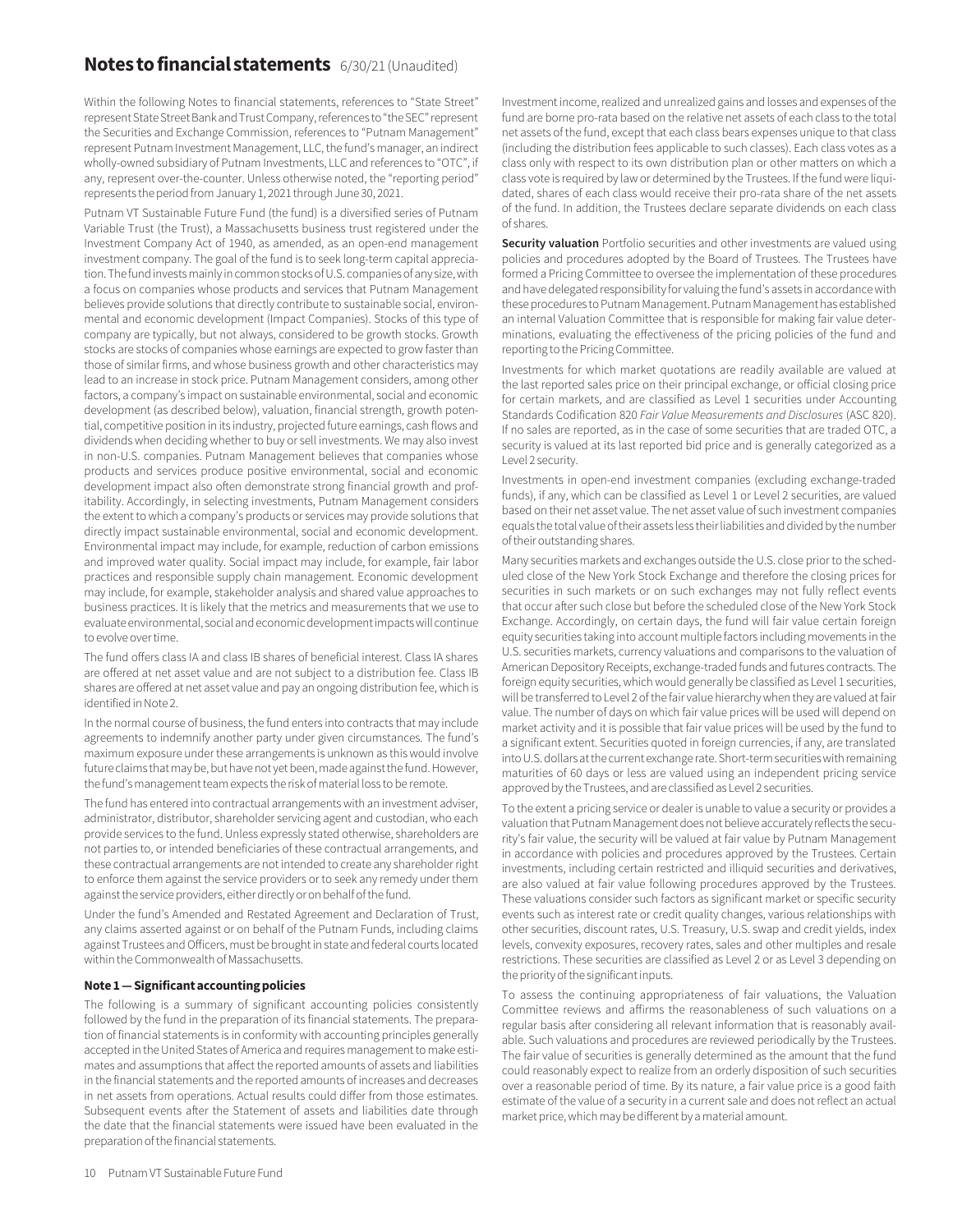**Security transactions and related investment income** Security transactions are recorded on the trade date (the date the order to buy or sell is executed). Gains or losses on securities sold are determined on the identified cost basis.

Interest income, net of any applicable withholding taxes, if any, is recorded on the accrual basis. Dividend income, net of any applicable withholding taxes, is recognized on the ex-dividend date except that certain dividends from foreign securities, if any, are recognized as soon as the fund is informed of the ex-dividend date. Non-cash dividends, if any, are recorded at the fair value of the securities received. Dividends representing a return of capital or capital gains, if any, are reflected as a reduction of cost and/or as a realized gain.

Securities purchased or sold on a delayed delivery basis may be settled at a future date beyond customary settlement time; interest income is accrued based on the terms of the securities. Losses may arise due to changes in the fair value of the underlying securities or if the counterparty does not perform under the contract.

**Foreign currency translation** The accounting records of the fund are maintained in U.S. dollars. The fair value of foreign securities, currency holdings, and other assets and liabilities is recorded in the books and records of the fund after translation to U.S. dollars based on the exchange rates on that day. The cost of each security is determined using historical exchange rates. Income and withholding taxes are translated at prevailing exchange rates when earned or incurred. The fund does not isolate that portion of realized or unrealized gains or losses resulting from changes in the foreign exchange rate on investments from fluctuations arising from changes in the market prices of the securities. Such gains and losses are included with the net realized and unrealized gain or loss on investments. Net realized gains and losses on foreign currency transactions represent net realized exchange gains or losses on disposition of foreign currencies, currency gains and losses realized between the trade and settlement dates on securities transactions and the difference between the amount of investment income and foreign withholding taxes recorded on the fund's books and the U.S. dollar equivalent amounts actually received or paid. Net unrealized appreciation and depreciation of assets and liabilities in foreign currencies arise from changes in the value of assets and liabilities other than investments at the period end, resulting from changes in the exchange rate.

**Forward currency contracts** The fund buys and sells forward currency contracts, which are agreements between two parties to buy and sell currencies at a set price on a future date. These contracts are used to hedge foreign exchange risk.

The U.S. dollar value of forward currency contracts is determined using current forward currency exchange rates supplied by a quotation service. The fair value of the contract will fluctuate with changes in currency exchange rates. The contract is marked to market daily and the change in fair value is recorded as an unrealized gain or loss. The fund records a realized gain or loss equal to the difference between the value of the contract at the time it was opened and the value at the time it was closed when the contract matures or by delivery of the currency. The fund could be exposed to risk if the value of the currency changes unfavorably, if the counterparties to the contracts are unable to meet the terms of their contracts or if the fund is unable to enter into a closing position. Risks may exceed amounts recognized on the Statement of assets and liabilities.

Forward currency contracts outstanding at period end, if any, are listed after the fund's portfolio.

**Master agreements** The fund is a party to ISDA (International Swaps and Derivatives Association, Inc.) Master Agreements (Master Agreements) with certain counterparties that govern OTC derivative and foreign exchange contracts entered into from time to time. The Master Agreements may contain provisions regarding, among other things, the parties' general obligations, representations, agreements, collateral requirements, events of default and early termination. With respect to certain counterparties, in accordance with the terms of the Master Agreements, collateral pledged to the fund is held in a segregated account by the fund's custodian and, with respect to those amounts which can be sold or repledged, is presented in the fund's portfolio.

Collateral pledged by the fund is segregated by the fund's custodian and identified in the fund's portfolio. Collateral can be in the form of cash or debt securities issued by the U.S. Government or related agencies or other securities as agreed to by the fund and the applicable counterparty. Collateral requirements are determined based on the fund's net position with each counterparty.

Termination events applicable to the fund may occur upon a decline in the fund's net assets below a specified threshold over a certain period of time. Termination events applicable to counterparties may occur upon a decline in the counterparty's long-term and short-term credit ratings below a specified level. In each case, upon occurrence, the other party may elect to terminate early and cause

settlement of all derivative and foreign exchange contracts outstanding, including the payment of any losses and costs resulting from such early termination, as reasonably determined by the terminating party. Any decision by one or more of the fund's counterparties to elect early termination could impact the fund's future derivative activity.

At the close of the reporting period, the fund did not have a net liability position on open derivative contracts subject to the Master Agreements**.**

**Securities lending** The fund may lend securities, through its agent, to qualified borrowers in order to earn additional income. The loans are collateralized by cash in an amount at least equal to the fair value of the securities loaned. The fair value of securities loaned is determined daily and any additional required collateral is allocated to the fund on the next business day. The remaining maturities of the securities lending transactions are considered overnight and continuous. The risk of borrower default will be borne by the fund's agent; the fund will bear the risk of loss with respect to the investment of the cash collateral. Income from securities lending, net of expenses, is included in investment income on the Statement of operations. Cash collateral is invested in Putnam Cash Collateral Pool, LLC, a limited liability company managed by an affiliate of Putnam Management. Investments in Putnam Cash Collateral Pool, LLC are valued at its closing net asset value each business day. There are no management fees charged to Putnam Cash Collateral Pool, LLC. At the close of the reporting period, the fund received cash collateral of \$5,642,236 and the value of securities loaned amounted to \$5,444,884.

**Interfund lending** The fund, along with other Putnam funds, may participate in an interfund lending program pursuant to an exemptive order issued by the SEC. This program allows the fund to borrow from or lend to other Putnam funds that permit such transactions. Interfund lending transactions are subject to each fund's investment policies and borrowing and lending limits. Interest earned or paid on the interfund lending transaction will be based on the average of certain current market rates. During the reporting period, the fund did not utilize the program.

**Lines of credit** The fund participates, along with other Putnam funds, in a \$317.5 million unsecured committed line of credit and a \$235.5 million unsecured uncommitted line of credit, both provided by State Street. Borrowings may be made for temporary or emergency purposes, including the funding of shareholder redemption requests and trade settlements. Interest is charged to the fund based on the fund's borrowing at a rate equal to 1.25% plus the higher of (1) the Federal Funds rate and (2) the Overnight Bank Funding Rate for the committed line of credit and 1.30% plus the higher of (1) the Federal Funds rate and (2) the Overnight Bank Funding Rate for the uncommitted line of credit. A closing fee equal to 0.04% of the committed line of credit and 0.04% of the uncommitted line of credit has been paid by the participating funds. In addition, a commitment fee of 0.21% per annum on any unutilized portion of the committed line of credit is allocated to the participating funds based on their relative net assets and paid quarterly. During the reporting period, the fund had no borrowings against these arrangements.

**Federal taxes** It is the policy of the fund to distribute all of its taxable income within the prescribed time period and otherwise comply with the provisions of the Internal Revenue Code of 1986, as amended (the Code), applicable to regulated investment companies.

The fund is subject to the provisions of Accounting Standards Codification 740 *Income Taxes* (ASC 740). ASC 740 sets forth a minimum threshold for financial statement recognition of the benefit of a tax position taken or expected to be taken in a tax return. The fund did not have a liability to record for any unrecognized tax benefits in the accompanying financial statements. No provision has been made for federal taxes on income, capital gains or unrealized appreciation on securities held nor for excise tax on income and capital gains. Each of the fund's federal tax returns for the prior three fiscal years remains subject to examination by the Internal Revenue Service.

The fund may also be subject to taxes imposed by governments of countries in which it invests. Such taxes are generally based on either income or gains earned or repatriated. The fund accrues and applies such taxes to net investment income, net realized gains and net unrealized gains as income and/or capital gains are earned. In some cases, the fund may be entitled to reclaim all or a portion of such taxes, and such reclaim amounts, if any, are reflected as an asset on the fund's books. In many cases, however, the fund may not receive such amounts for an extended period of time, depending on the country of investment.

Tax cost of investments includes adjustments to net unrealized appreciation (depreciation) which may not necessarily be final tax cost basis adjustments, but closely approximate the tax basis unrealized gains and losses that may be realized and distributed to shareholders. The aggregate identified cost on a tax basis is \$35,440,723, resulting in gross unrealized appreciation and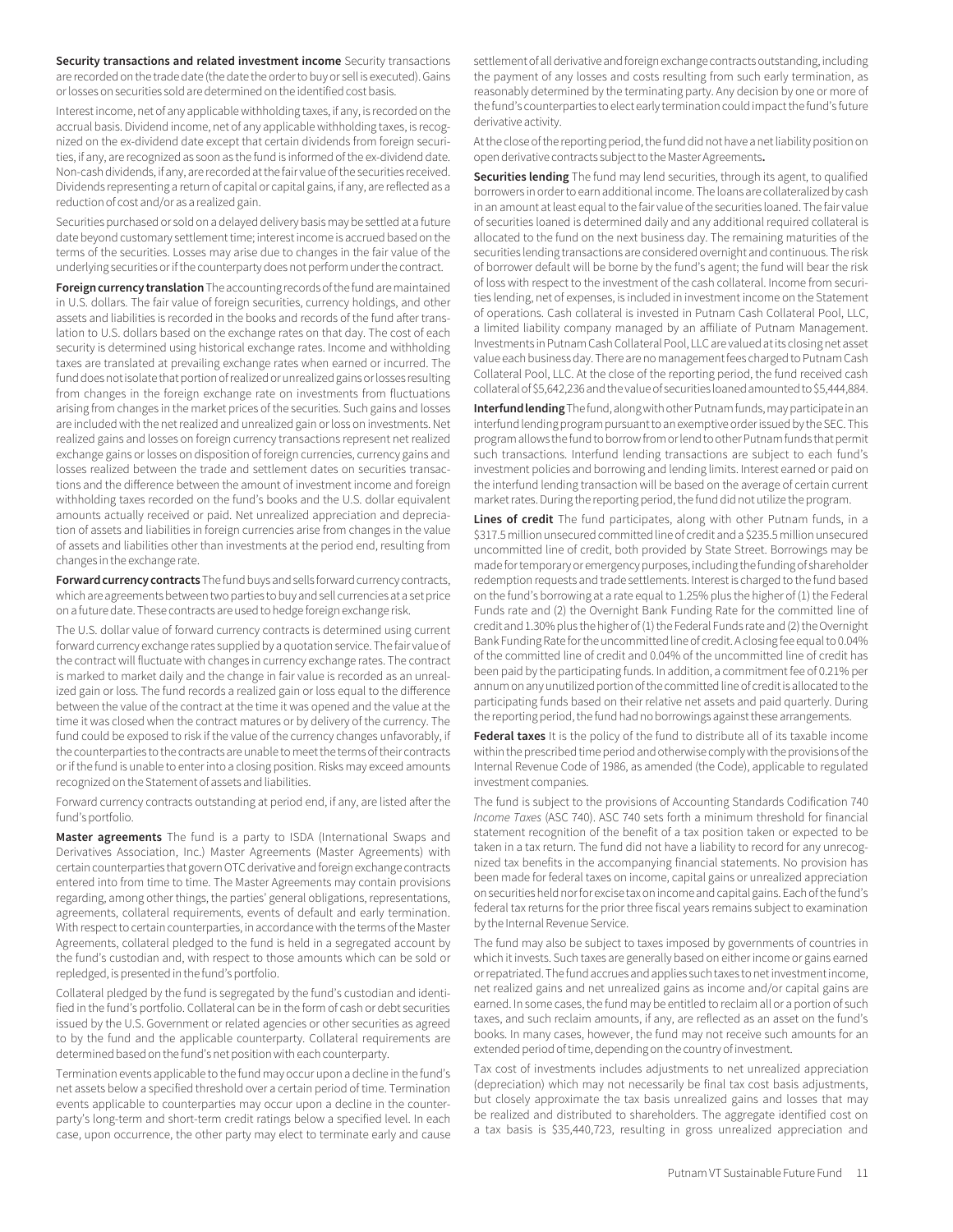depreciation of \$19,475,919 and \$158,455, respectively, or net unrealized appreciation of \$19,317,464.

**Distributions to shareholders** Distributions to shareholders from net investment income are recorded by the fund on the ex-dividend date. Distributions from capital gains, if any, are recorded on the ex-dividend date and paid at least annually. The amount and character of income and gains to be distributed are determined in accordance with income tax regulations, which may differ from generally accepted accounting principles. Dividend sources are estimated at the time of declaration. Actual results may vary. Any non-taxable return of capital cannot be determined until final tax calculations are completed after the end of the fund's fiscal year. Reclassifications are made to the fund's capital accounts to reflect income and gains available for distribution (or available capital loss carryovers) under income tax regulations.

**Expenses of the Trust** Expenses directly charged or attributable to any fund will be paid from the assets of that fund. Generally, expenses of the Trust will be allocated among and charged to the assets of each fund on a basis that the Trustees deem fair and equitable, which may be based on the relative assets of each fund or the nature of the services performed and relative applicability to each fund.

**Beneficial interest** At the close of the reporting period, insurance companies or their separate accounts were record owners of all but a de minimis number of the shares of the fund. Approximately 41.6% of the fund is owned by accounts of one insurance company.

#### **Note 2 — Management fee, administrative services and other transactions**

The fund pays Putnam Management a management fee (based on the fund's average net assets and computed and paid monthly) at annual rates that may vary based on the average of the aggregate net assets of all open-end mutual funds sponsored by Putnam Management (excluding net assets of funds that are invested in, or that are invested in by, other Putnam funds to the extent necessary to avoid "double counting" of those assets). Such annual rates may vary as follows:

0.710% of the first \$5 billion, 0.660% of the next \$5 billion,<br>0.610% of the next \$10 billion of the next \$10 billion. 0.560% of the next \$10 billion, 0.510% of the next \$50 billion, 0.490% of the next \$50 billion, 0.480% of the next \$100 billion and 0.475% of any excess thereafter.

For the reporting period, the management fee represented an effective rate (excluding the impact from any expense waivers in effect) of 0.269% of the fund's average net assets.

Putnam Management has contractually agreed, through April 30, 2023, to waive fees and/or reimburse the fund's expenses to the extent necessary to limit the cumulative expenses of the fund, exclusive of brokerage, interest, taxes, investment-related expenses, extraordinary expenses, acquired fund fees and expenses and payments under the fund's investor servicing contract, investment management contract and distribution plan, on a fiscal year-to-date basis to an annual rate of 0.20% of the fund's average net assets over such fiscal year-to-date period. During the reporting period, the fund's expenses were not reduced as a result of this limit.

Putnam Investments Limited (PIL), an affiliate of Putnam Management, is authorized by the Trustees to manage a separate portion of the assets of the fund as determined by Putnam Management from time to time. PIL did not manage any portion of the assets of the fund during the reporting period. If Putnam Management were to engage the services of PIL, Putnam Management would pay a quarterly sub-management fee to PIL for its services at an annual rate of 0.35% of the average net assets of the portion of the fund managed by PIL.

The fund reimburses Putnam Management an allocated amount for the compensation and related expenses of certain officers of the fund and their staff who provide administrative services to the fund. The aggregate amount of all such reimbursements is determined annually by the Trustees.

Custodial functions for the fund's assets are provided by State Street. Custody fees are based on the fund's asset level, the number of its security holdings and transaction volumes.

Putnam Investor Services, Inc., an affiliate of Putnam Management, provides investor servicing agent functions to the fund. Putnam Investor Services, Inc. was paid a monthly fee for investor servicing at an annual rate of 0.07% of the fund's average daily net assets. During the reporting period, the expenses for each class of shares related to investor servicing fees were as follows:

| Class IA | \$12,568 |
|----------|----------|
| Class IB | 3.747    |
| Total    | \$16,315 |

The fund has entered into expense offset arrangements with Putnam Investor Services, Inc. and State Street whereby Putnam Investor Services, Inc.'s and State Street's fees are reduced by credits allowed on cash balances. For the reporting period, the fund's expenses were reduced by \$6 under the expense offset arrangements.

Each Independent Trustee of the fund receives an annual Trustee fee, of which \$30, as a quarterly retainer, has been allocated to the fund, and an additional fee for each Trustees meeting attended. Trustees also are reimbursed for expenses they incur relating to their services as Trustees.

The fund has adopted a Trustee Fee Deferral Plan (the Deferral Plan) which allows the Trustees to defer the receipt of all or a portion of Trustees fees payable on or after July 1, 1995. The deferred fees remain invested in certain Putnam funds until distribution in accordance with the Deferral Plan.

The fund has adopted an unfunded noncontributory defined benefit pension plan (the Pension Plan) covering all Trustees of the fund who have served as a Trustee for at least five years and were first elected prior to 2004. Benefits under the Pension Plan are equal to 50% of the Trustee's average annual attendance and retainer fees for the three years ended December 31, 2005. The retirement benefit is payable during a Trustee's lifetime, beginning the year following retirement, for the number of years of service through December 31, 2006. Pension expense for the fund is included in Trustee compensation and expenses in the Statement of operations. Accrued pension liability is included in Payable for Trustee compensation and expenses in the Statement of assets and liabilities. The Trustees have terminated the Pension Plan with respect to any Trustee first elected after 2003.

The fund has adopted a distribution plan (the Plan) with respect to its class IB shares pursuant to Rule 12b–1 under the Investment Company Act of 1940. The purpose of the Plan is to compensate Putnam Retail Management Limited Partnership, an indirect wholly-owned subsidiary of Putnam Investments, LLC, for services provided and expenses incurred in distributing shares of the fund. The Plan provides for payment by the fund to Putnam Retail Management Limited Partnership at an annual rate of up to 0.35% of the average net assets attributable to the fund's class IB shares. The Trustees have approved payment by the fund at an annual rate of 0.25% of the average net assets attributable to the fund's class IB shares. The expenses related to distribution fees during the reporting period are included in Distribution fees in the Statement of operations.

#### **Note 3 — Purchases and sales of securities**

During the reporting period, the cost of purchases and the proceeds from sales, excluding short-term investments, were as follows:

|                                           | Cost of<br>purchases | Proceeds<br>from sales |
|-------------------------------------------|----------------------|------------------------|
| Investments in securities<br>(Long-term)  | \$12,582,478         | \$15,945,751           |
| U.S. government securities<br>(Long-term) |                      |                        |
| Total                                     | \$12,582,478         | \$15,945,751           |

The fund may purchase or sell investments from or to other Putnam funds in the ordinary course of business, which can reduce the fund's transaction costs, at prices determined in accordance with SEC requirements and policies approved by the Trustees. During the reporting period, purchases or sales of long-term securities from or to other Putnam funds, if any, did not represent more than 5% of the fund's total cost of purchases and/or total proceeds from sales.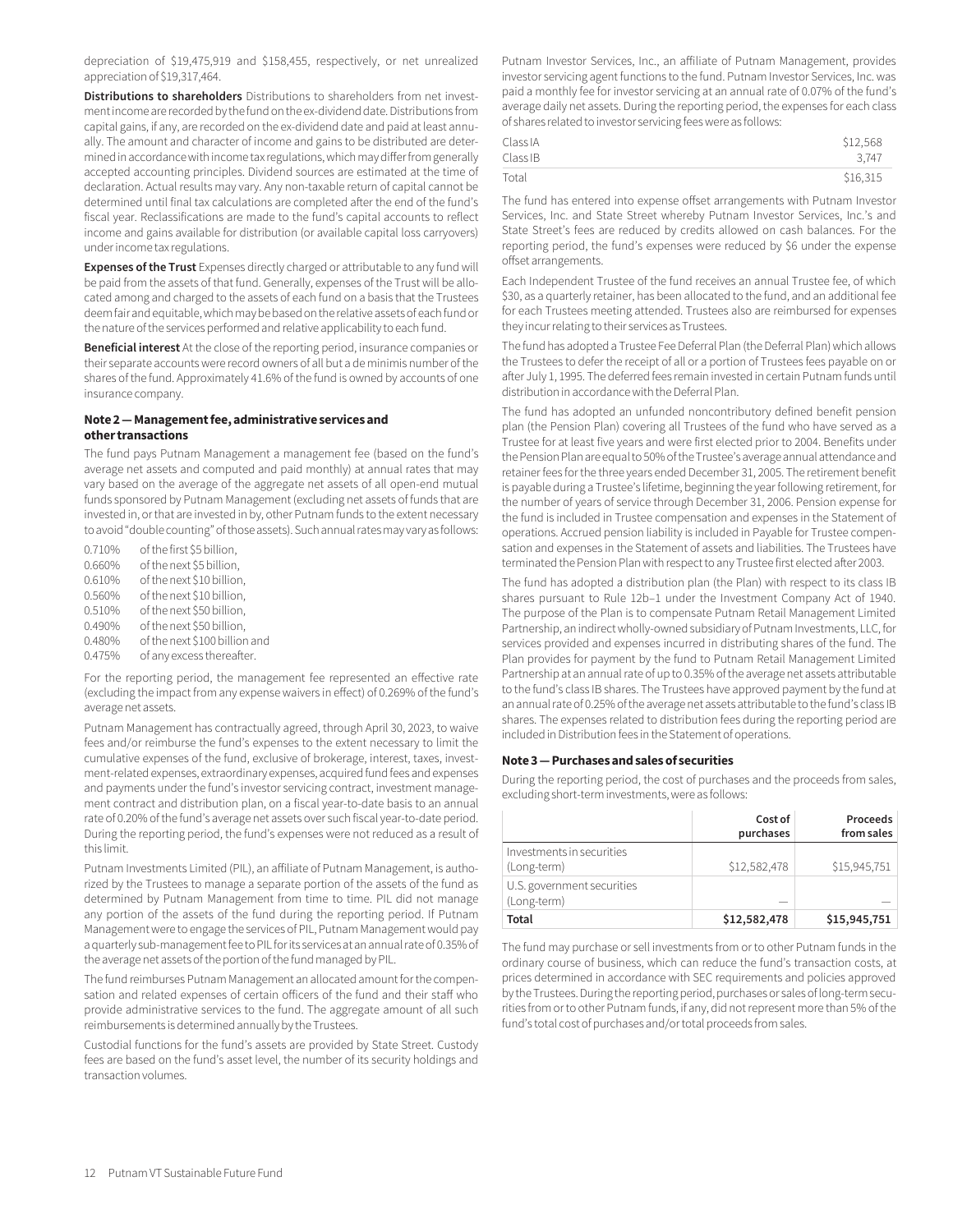#### **Note 4 — Capital shares**

At the close of the reporting period, there were an unlimited number of shares of beneficial interest authorized. Subscriptions and redemptions are presented at the omnibus level. Transactions in capital shares were as follows:

|                                                                   | Class IA shares          |             |                     |             | Class IB shares          |            |                     |              |
|-------------------------------------------------------------------|--------------------------|-------------|---------------------|-------------|--------------------------|------------|---------------------|--------------|
|                                                                   | Six months ended 6/30/21 |             | Year ended 12/31/20 |             | Six months ended 6/30/21 |            | Year ended 12/31/20 |              |
|                                                                   | <b>Shares</b>            | Amount      | <b>Shares</b>       | Amount      | <b>Shares</b>            | Amount     | <b>Shares</b>       | Amount       |
| Shares sold                                                       | 117,831                  | \$2,829,836 | 261,112             | \$5,074,755 | 7,580                    | \$175,684  | 24,006              | \$442,798    |
| Shares issued in connection with<br>reinvestment of distributions | 156.072                  | 3,352,426   | 127,527             | 1,669,332   | 46,456                   | 994,166    | 38,188              | 499,119      |
|                                                                   | 273,903                  | 6,182,262   | 388,639             | 6,744,087   | 54,036                   | 1,169,850  | 62,194              | 941,917      |
| Shares repurchased                                                | (242,999)                | (5,842,581) | (356, 106)          | (6,300,906) | (29, 450)                | (695, 155) | (92, 590)           | (1,674,498)  |
| Net increase (decrease)                                           | 30,904                   | \$339,681   | 32,533              | \$443,181   | 24,586                   | \$474,695  | (30, 396)           | \$(732, 581) |

#### **Note 5 — Affiliated transactions**

Transactions during the reporting period with any company which is under common ownership or control were as follows:

| Name of affiliate                      | Fair value as of<br>12/31/20 | Purchase cost | Sale proceeds | Investment income | Shares outstanding<br>and fair value as of<br>6/30/21 |
|----------------------------------------|------------------------------|---------------|---------------|-------------------|-------------------------------------------------------|
| Short-term investments                 |                              |               |               |                   |                                                       |
| Putnam Cash Collateral Pool, LLC*      | \$3,586,710                  | \$16,622,944  | \$14,567,418  | \$1,864           | \$5,642,236                                           |
| Putnam Short Term Investment<br>Fund** | 1,464,610                    | 8,606,880     | 8.278.294     | 810               | 1,793,196                                             |
| <b>Total Short-term investments</b>    | \$5,051,320                  | \$25,229,824  | \$22,845,712  | \$2,674           | \$7,435,432                                           |

 \*No management fees are charged to Putnam Cash Collateral Pool, LLC (Note 1). Investment income shown is included in securities lending income on the Statement of operations. There were no realized or unrealized gains or losses during the period.

\*\*Management fees charged to Putnam Short Term Investment Fund have been waived by Putnam Management. There were no realized or unrealized gains or losses during the period.

#### **Note 6 — Market, credit and other risks**

In the normal course of business, the fund trades financial instruments and enters into financial transactions where risk of potential loss exists due to changes in the market (market risk) or failure of the contracting party to the transaction to perform (credit risk). The fund may be exposed to additional credit risk that an institution or other entity with which the fund has unsettled or open transactions will default.Investments in foreign securities involve certain risks, including those related to economic instability, unfavorable political developments, and currency fluctuations.

Beginning in January 2020, global financial markets have experienced, and may continue to experience, significant volatility resulting from the spread of a virus known as Covid–19. The outbreak of Covid–19 has resulted in travel and border restrictions, quarantines, supply chain disruptions, lower consumer demand, and general market uncertainty. The effects of Covid–19 have adversely affected, and may continue to adversely affect, the global economy, the economies of certain nations, and individual issuers, all of which may negatively impact the fund's performance.

#### **Note 7 — Summary of derivative activity**

The volume of activity for the reporting period for any derivative type that was held during the period is listed below and was based on an average of the holdings at the end of each fiscal quarter:

| Forward currency contracts (contract amount) | 3880 |
|----------------------------------------------|------|
|----------------------------------------------|------|

The following is a summary of the fair value of derivative instruments as of the close of the reporting period:

#### **Fair value of derivative instruments as of the close of the reporting period**

|                                                                       | Asset derivatives                               |                   | Liability derivatives                           |                   |  |
|-----------------------------------------------------------------------|-------------------------------------------------|-------------------|-------------------------------------------------|-------------------|--|
| Derivatives not accounted for as hedging<br>instruments under ASC 815 | Statement of assets and<br>liabilities location | <b>Fair value</b> | Statement of assets and<br>liabilities location | <b>Fair value</b> |  |
| Foreign exchange contracts                                            | Receivables                                     | \$22,384          | Pavables                                        | S—                |  |
| Total                                                                 |                                                 | \$22,384          |                                                 | $\sim$            |  |

The following is a summary of realized and change in unrealized gains or losses of derivative instruments in the Statement of operations for the reporting period (Note 1):

#### **Amount of realized gain or (loss) on derivatives recognized in net gain or (loss) on investments**

| Derivatives not accounted for as hedging instruments under ASC 815 | Forward currency contracts | Total         |
|--------------------------------------------------------------------|----------------------------|---------------|
| Foreign exchange contracts                                         | S(12, 813)                 | $\S(12, 813)$ |
| Total                                                              | \$(12, 813)                | \$(12, 813)   |

#### **Change in unrealized appreciation or (depreciation) on derivatives recognized in net gain or (loss) on investments**

| Derivatives not accounted for as hedging instruments under ASC 815 | Forward currency contracts | Total    |
|--------------------------------------------------------------------|----------------------------|----------|
| Foreign exchange contracts                                         | \$29,417                   | \$29,417 |
| Total                                                              | \$29.417                   | \$29,417 |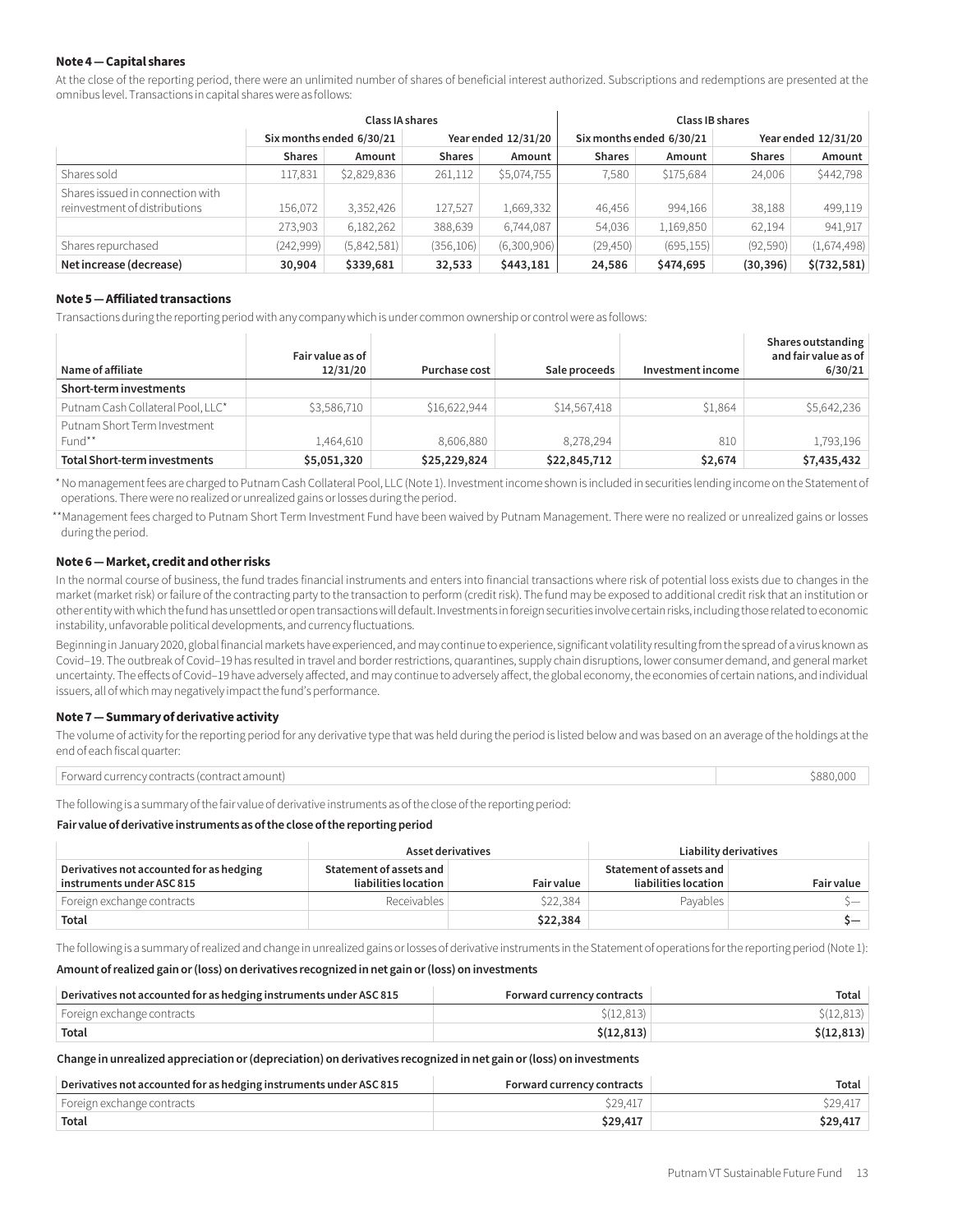#### **Note 8 — Offsetting of financial and derivative assets and liabilities**

The following table summarizes any derivatives, repurchase agreements and reverse repurchase agreements, at the end of the reporting period, that are subject to an enforceable master netting agreement or similar agreement. For securities lending transactions or borrowing transactions associated with securities sold short, if any, see Note 1. For financial reporting purposes, the fund does not offset financial assets and financial liabilities that are subject to the master netting agreements in the Statement of assets and liabilities.

|                                                                 | <b>Bank of</b><br>America N.A. | <b>Barclays Bank</b><br><b>PLC</b> | <b>HSBC Bank</b><br>USA, National<br>Association | <b>JPMorgan</b><br><b>Chase Bank</b><br>N.A. | <b>State Street</b><br><b>Bank</b> and<br>Trust Co. | <b>UBS AG</b> | Total    |
|-----------------------------------------------------------------|--------------------------------|------------------------------------|--------------------------------------------------|----------------------------------------------|-----------------------------------------------------|---------------|----------|
| Assets:                                                         |                                |                                    |                                                  |                                              |                                                     |               |          |
| Forward currency contracts <sup>#</sup>                         | \$10,182                       | \$4,225                            | \$2,030                                          | \$2,257                                      | \$2,314                                             | \$1,376       | \$22,384 |
| <b>Total Assets</b>                                             | \$10,182                       | \$4,225                            | \$2,030                                          | \$2,257                                      | \$2,314                                             | \$1,376       | \$22,384 |
| Liabilities:                                                    |                                |                                    |                                                  |                                              |                                                     |               |          |
| Forward currency contracts <sup>#</sup>                         |                                | $\overline{\phantom{m}}$           |                                                  |                                              |                                                     |               |          |
| <b>Total Liabilities</b>                                        | \$—                            | \$—                                | \$—                                              | \$—                                          | \$—                                                 | $\zeta-$      | \$—      |
| <b>Total Financial and Derivative</b>                           |                                |                                    |                                                  |                                              |                                                     |               |          |
| <b>Net Assets</b>                                               | \$10,182                       | \$4,225                            | \$2,030                                          | \$2,257                                      | \$2,314                                             | \$1,376       | \$22,384 |
| Total collateral received (pledged) <sup>†##</sup>              | $S-$                           | $S-$                               | $S-$                                             | $S-$                                         | $S-$                                                | $s-$          |          |
| Net amount                                                      | \$10,182                       | \$4,225                            | \$2,030                                          | \$2,257                                      | \$2,314                                             | \$1,376       |          |
| Controlled collateral received<br>(including TBA commitments)** | $S-$                           | $s-$                               | $\zeta-$                                         | $s-$                                         | $s-$                                                | $s-$          | $s-$     |
| Uncontrolled collateral received                                | $S-$                           | $S-$                               | $S-$                                             | $S-$                                         | $S-$                                                | $\zeta-$      | $S-$     |
| Collateral (pledged) (including<br>TBA commitments)**           | $S-$                           | $s-$                               | $s-$                                             | $s-$                                         | $s-$                                                | $s-$          | Ś—       |

\*\* Included with Investments in securities on the Statement of assets and liabilities.

†Additional collateral may be required from certain brokers based on individual agreements.

#Covered by master netting agreement (Note 1).

##Any over-collateralization of total financial and derivative net assets is not shown. Collateral may include amounts related to unsettled agreements.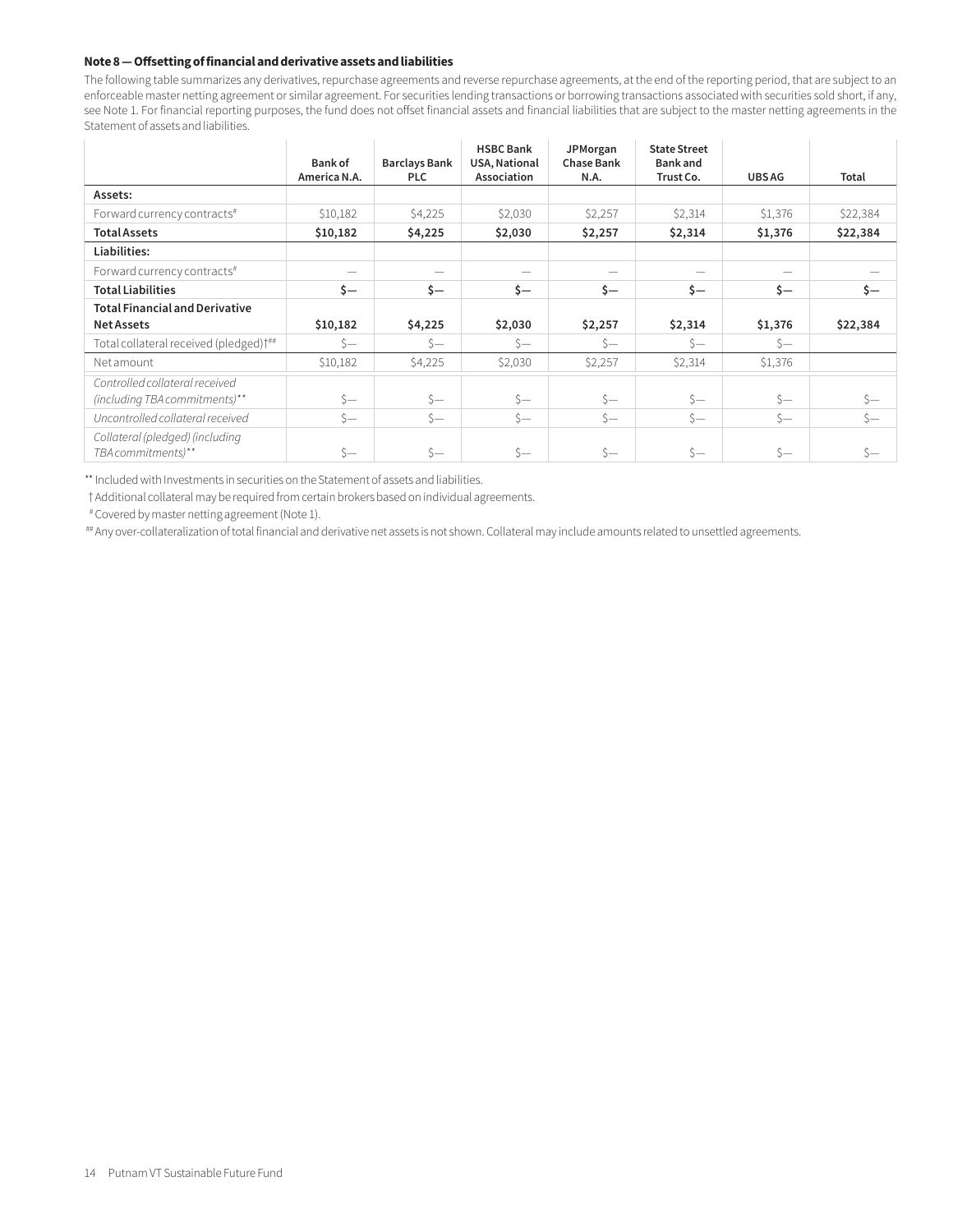### **Trustee approval of management contract**

#### **General conclusions**

The Board of Trustees of The Putnam Funds oversees the management of each fund and, as required by law, determines annually whether to approve the continuance of your fund's management contract with Putnam Investment Management, LLC ("Putnam Management") and the sub-management contract with respect to your fund between Putnam Management and its affiliate, Putnam Investments Limited ("PIL"). The Board, with the assistance of its Contract Committee, requests and evaluates all information it deems reasonably necessary under the circumstances in connection with its annual contract review. The Contract Committee consists solely of Trustees who are not "interested persons" (as this term is defined in the Investment Company Act of 1940, as amended (the "1940 Act")) of The Putnam Funds ("Independent Trustees").

At the outset of the review process, members of the Board's independent staff and independent legal counsel considered any possible changes to the annual contract review materials furnished to the Contract Committee during the course of the previous year's review and, as applicable, identified those changes to Putnam Management. Following these discussions and in consultation with the Contract Committee, the Independent Trustees' independent legal counsel requested that Putnam Management and its affiliates furnish specified information, together with any additional information that Putnam Management considered relevant, to the Contract Committee. Over the course of several months ending in June 2021, the Contract Committee met on a number of occasions with representatives of Putnam Management, and separately in executive session, to consider the information that Putnam Management provided. Throughout this process, the Contract Committee was assisted by the members of the Board's independent staff and by independent legal counsel for The Putnam Funds and the Independent Trustees.

In May 2021, the Contract Committee met in executive session to discuss and consider its recommendations with respect to the continuance of the contracts. At the Trustees' June 2021 meeting, the Contract Committee met in executive session with the other Independent Trustees to review a summary of the key financial, performance and other data that the Contract Committee considered in the course of its review. The Contract Committee then presented its written report, which summarized the key factors that the Committee had considered and set forth its recommendations. The Contract Committee recommended, and the Independent Trustees approved, the continuance of your fund's management and sub-management contracts, effective July 1, 2021. (Because PIL is an affiliate of Putnam Management and Putnam Management remains fully responsible for all services provided by PIL, the Trustees have not attempted to evaluate PIL as a separate entity, and all subsequent references to Putnam Management below should be deemed to include reference to PIL as necessary or appropriate in the context.)

The Independent Trustees' approval was based on the following conclusions:

• That the fee schedule in effect for your fund represented reasonable compensation in light of the nature and quality of the services being provided to the fund, the fees paid by competitive funds, the costs incurred by Putnam Management in providing services to the fund, and the application of certain reductions and waivers noted below; and

• That the fee schedule in effect for your fund represented an appropriate sharing between fund shareholders and Putnam Management of any economies of scale as may exist in the management of the fund at current asset levels.

These conclusions were based on a comprehensive consideration of all information provided to the Trustees and were not the result of any single factor. Some of the factors that figured particularly in the Trustees' deliberations and how the Trustees considered these factors are described below, although individual Trustees may have evaluated the information presented differently, giving different weights to various factors. It is also important to recognize that the management arrangements for your fund and the other Putnam funds are the result of many years of review and discussion between the Independent Trustees and Putnam Management, that some aspects of the arrangements may receive greater scrutiny in some years than others, and that the Trustees' conclusions may be based, in part, on their consideration of fee arrangements in previous years. For example, with certain exceptions primarily involving newly launched or repositioned funds, the current fee arrangements under the vast majority of the funds' management contracts were first implemented at the beginning of 2010 following extensive review by the Contract Committee and discussions with representatives of Putnam Management, as well as approval by shareholders.

#### **Management fee schedules and total expenses**

The Trustees reviewed the management fee schedules in effect for all Putnam funds, including fee levels and breakpoints. Under its management contract, your fund has the benefit of breakpoints in its management fee schedule that provide shareholders with reduced fee levels as assets under management in the Putnam family of funds increase. The Trustees also reviewed the total expenses of each Putnam fund, recognizing that in most cases management fees represented the major, but not the sole, determinant of total costs to fund shareholders. (Two funds have implemented so-called "all-in" management fees covering substantially all routine fund operating costs.)

In reviewing fees and expenses, the Trustees generally focus their attention on material changes in circumstances — for example, changes in assets under management, changes in a fund's investment strategy, changes in Putnam Management's operating costs or profitability, or changes in competitive practices in the mutual fund industry — that suggest that consideration of fee changes might be warranted. The Trustees concluded that the circumstances did not indicate that changes to the management fee schedule for your fund would be appropriate at this time.

As in the past, the Trustees also focused on the competitiveness of each fund's total expense ratio. In order to support the effort to have fund expenses meet competitive standards, the Trustees and Putnam Management and the funds' investor servicing agent, Putnam Investor Services, Inc. ("PSERV"), have implemented expense limitations that were in effect during your fund's fiscal year ending in 2020. These expense limitations were: (i) a contractual expense limitation applicable to specified open-end funds, including your fund, of 25 basis points on investor servicing fees and expenses and (ii) a contractual expense limitation applicable to specified open-end funds, including your fund, of 20 basis points on so-called "other expenses" (i.e., all expenses exclusive of management fees, distribution fees, investor servicing fees, investmentrelated expenses, interest, taxes, brokerage commissions, acquired fund fees and expenses and extraordinary expenses). These expense limitations attempt to maintain competitive expense levels for the funds. Most funds, including your fund, had sufficiently low expenses that these expense limitations were not operative during their fiscal years ending in 2020. Putnam Management and PSERV have agreed to maintain these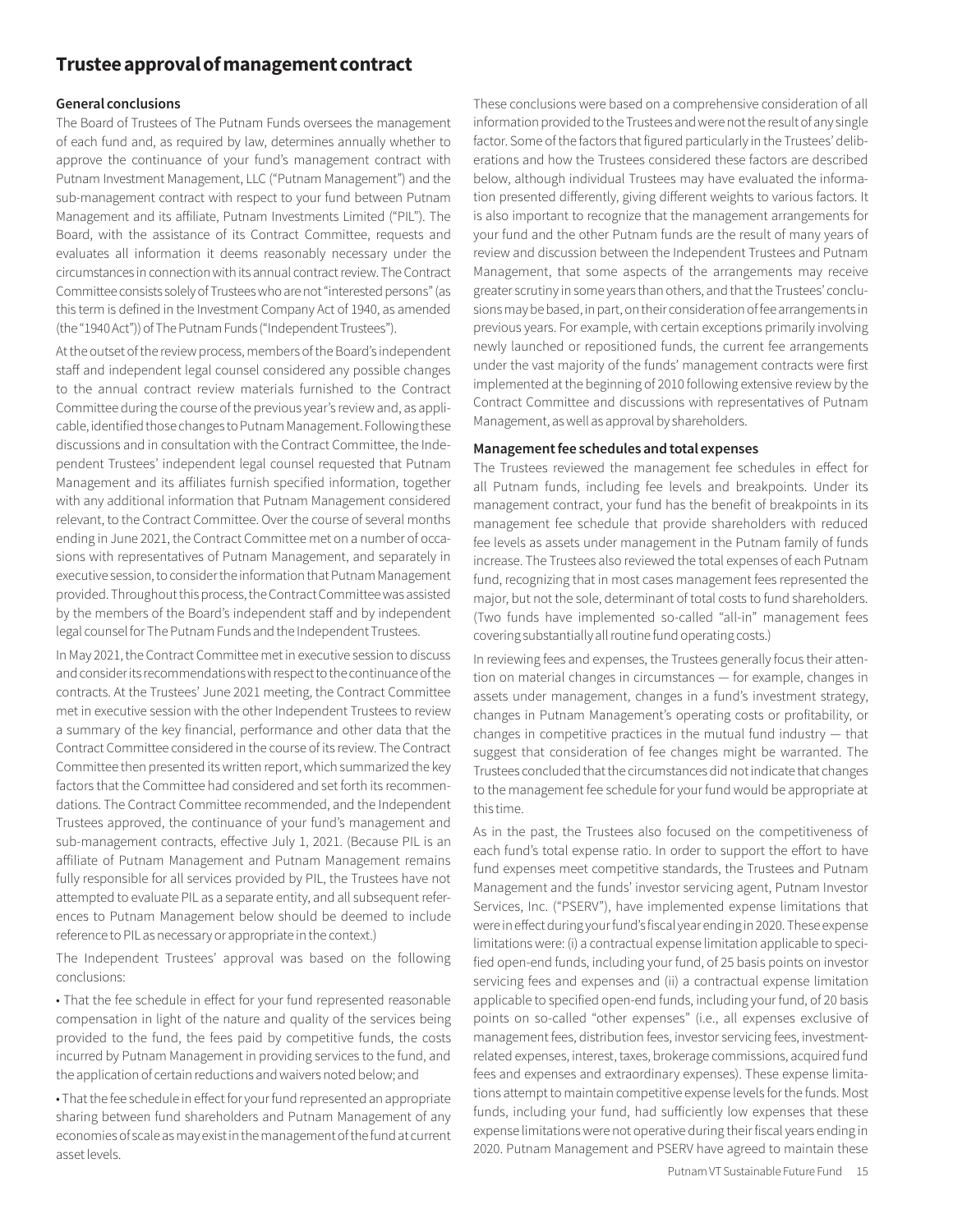expense limitations until at least April 30, 2023. The support of Putnam Management and PSERV for these expense limitation arrangements was an important factor in the Trustees' decision to approve the continuance of your fund's management and sub-management contracts.

The Trustees reviewed comparative fee and expense information for a custom group of competitive funds selected by Broadridge Financial Solutions, Inc. ("Broadridge"). This comparative information included your fund's percentile ranking for effective management fees and total expenses (excluding any applicable 12b-1 fees), which provides a general indication of your fund's relative standing. In the custom peer group, your fund ranked in the first quintile in effective management fees (determined for your fund and the other funds in the custom peer group based on fund asset size and the applicable contractual management fee schedule) and in the second quintile in total expenses (excluding any applicable 12b-1 fees) as of December 31, 2020. The first quintile represents the least expensive funds and the fifth quintile the most expensive funds. The fee and expense data reported by Broadridge as of December 31, 2020 reflected the most recent fiscal year-end data available in Broadridge's database at that time.

In connection with their review of fund management fees and total expenses, the Trustees also reviewed the costs of the services provided and the profits realized by Putnam Management and its affiliates from their contractual relationships with the funds. This information included trends in revenues, expenses and profitability of Putnam Management and its affiliates relating to the investment management, investor servicing and distribution services provided to the funds. In this regard, the Trustees also reviewed an analysis of the revenues, expenses and profitability of Putnam Management and its affiliates, allocated on a fund-by-fund basis, with respect to the funds' management, distribution, and investor servicing contracts. For each fund, the analysis presented information about revenues, expenses and profitability for each of the agreements separately and for the agreements taken together on a combined basis. The Trustees concluded that, at current asset levels, the fee schedules in place for the Putnam funds, including the fee schedule for your fund, represented reasonable compensation for the services being provided and represented an appropriate sharing between fund shareholders and Putnam Management of any economies of scale as may exist in the management of the Putnam funds at that time.

The information examined by the Trustees in connection with their annual contract review for the Putnam funds included information regarding services provided and fees charged by Putnam Management and its affiliates to other clients, including defined benefit pension and profit-sharing plans, sub-advised mutual funds, private funds sponsored by affiliates of Putnam Management, model-only separately managed accounts and Putnam Management's newly launched exchange-traded funds. This information included, in cases where a product's investment strategy corresponds with a fund's strategy, comparisons of those fees with fees charged to the Putnam funds, as well as an assessment of the differences in the services provided to these clients as compared to the services provided to the Putnam funds. The Trustees observed that the differences in fee rates between these clients and the Putnam funds are by no means uniform when examined by individual asset sectors, suggesting that differences in the pricing of investment management services to these types of clients may reflect, among other things, historical competitive forces operating in separate marketplaces. The Trustees considered the fact that in many cases fee rates across different asset classes are higher on average for mutual funds than for other clients, and the Trustees also considered the differences between the services that Putnam Management provides to the Putnam funds and those that it provides to its other clients. The Trustees did not rely on these comparisons to any significant extent in concluding that the management fees paid by your fund are reasonable.

#### **Investment performance**

The quality of the investment process provided by Putnam Management represented a major factor in the Trustees' evaluation of the quality of services provided by Putnam Management under your fund's management contract. The Trustees were assisted in their review of Putnam Management's investment process and performance by the work of the investment oversight committees of the Trustees and the full Board of Trustees, which meet on a regular basis with individual portfolio managers and with senior management of Putnam Management's Investment Division throughout the year. The Trustees concluded that Putnam Management generally provides a high-quality investment process — based on the experience and skills of the individuals assigned to the management of fund portfolios, the resources made available to them, and in general Putnam Management's ability to attract and retain high-quality personnel — but also recognized that this does not guarantee favorable investment results for every fund in every time period.

The Trustees considered that, in the aggregate, The Putnam Funds generally performed well in 2020, which Putnam Management characterized as a challenging year with significant volatility and varied market dynamics. On an asset-weighted basis, the Putnam funds ranked in the second quartile of their peers as determined by Lipper Inc. ("Lipper") for the year ended December 31, 2020 and, on an asset-weighted-basis, delivered a gross return that was 2.3% ahead of their benchmarks in 2020. In addition to the performance of the individual Putnam funds, the Trustees considered, as they had in prior years, the performance of The Putnam Fund complex versus competitor fund complexes. In this regard, the Trustees observed that The Putnam Funds' relative performance, as reported in the Barron's/Lipper Fund Families survey, continued to be exceptionally strong over the long term, with The Putnam Funds ranking as the 3rd best performing mutual fund complex out of 44 complexes for the ten-year period, with 2020 marking the fourth consecutive year that The Putnam Funds have ranked in the top ten fund complexes for the ten-year period. The Trustees noted that The Putnam Funds' performance was solid over the one- and five-year periods, with The Putnam Funds ranking 22nd out of 53 complexes and 14th out of 50 complexes, respectively. In addition to the Barron's/Lipper Fund Families Survey, the Trustees also considered the funds' ratings assigned by Morningstar Inc., noting that 26 of the funds were four- or five-star rated at the end of 2020 (representing an increase of four funds year-over-year) and that this included seven funds that had achieved a five-star rating (representing an increase of two funds year-over-year). They also noted, however, the disappointing investment performance of some funds for periods ended December 31, 2020 and considered information provided by Putnam Management regarding the factors contributing to the underperformance and actions being taken to improve the performance of these particular funds. The Trustees indicated their intention to continue to monitor closely the performance of those funds and evaluate whether additional actions to address areas of underperformance may be warranted.

For purposes of the Trustees' evaluation of the Putnam funds' investment performance, the Trustees generally focus on a competitive industry ranking of each fund's total net return over a one-year, three-year and five-year period. For a number of Putnam funds with relatively unique investment mandates for which Putnam Management informed the Trustees that meaningful competitive performance rankings are not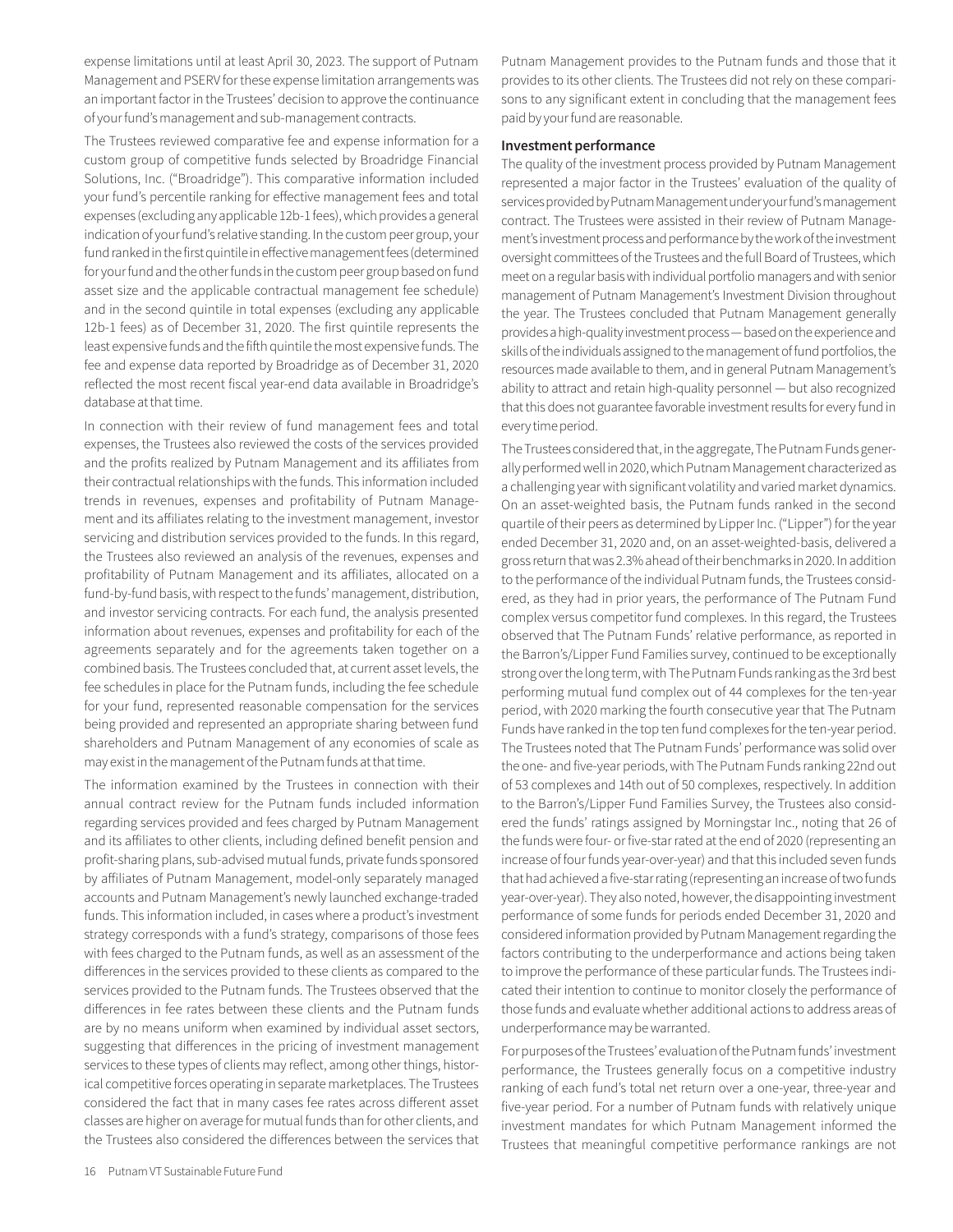considered to be available, the Trustees evaluated performance based on their total gross and net returns and comparisons of those returns to the returns of selected investment benchmarks. In the case of your fund, the Trustees considered that its class IA share cumulative total return performance at net asset value was in the following quartiles of its Lipper peer group (Lipper VP (Underlying Funds) — Multi-Cap Growth Funds) for the one-year, three-year and five-year periods ended December 31, 2020 (the first quartile representing the best-performing funds and the fourth quartile the worst-performing funds):

| One-year period | Three-year period | Five-year period |
|-----------------|-------------------|------------------|
|                 | 'nd               |                  |

Over each of the one-year, three-year and five-year periods ended December 31, 2020, there were 99 funds in your fund's Lipper peer group. (When considering performance information, shareholders should be mindful that past performance is not a guarantee of future results.)

The Trustees considered Putnam Management's continued efforts to support fund performance through certain initiatives, including structuring compensation for portfolio managers to enhance accountability for fund performance, emphasizing accountability in the portfolio management process, and affirming its commitment to a fundamentaldriven approach to investing. The Trustees noted further that Putnam Management had made selective hires and internal promotions in 2020 to strengthen its investment team.

#### **Brokerage and soft-dollar allocations; investor servicing**

The Trustees considered various potential benefits that Putnam Management may receive in connection with the services it provides under the management contract with your fund. These include benefits related to brokerage allocation and the use of soft dollars, whereby a portion of

the commissions paid by a fund for brokerage may be used to acquire research services that are expected to be useful to Putnam Management in managing the assets of the fund and of other clients. Subject to policies established by the Trustees, soft dollars generated by these means are used predominantly to acquire brokerage and research services (including third-party research and market data) that enhance Putnam Management's investment capabilities and supplement Putnam Management's internal research efforts. The Trustees indicated their continued intent to monitor regulatory and industry developments in this area with the assistance of their Brokerage Committee. In addition, with the assistance of their Brokerage Committee, the Trustees indicated their continued intent to monitor the allocation of the Putnam funds' brokerage in order to ensure that the principle of seeking best price and execution remains paramount in the portfolio trading process.

Putnam Management may also receive benefits from payments that the funds make to Putnam Management's affiliates for investor or distribution services. In conjunction with the annual review of your fund's management and sub-management contracts, the Trustees reviewed your fund's investor servicing agreement with PSERV and its distributor's contract and distribution plans with Putnam Retail Management Limited Partnership ("PRM"), both of which are affiliates of Putnam Management. The Trustees concluded that the fees payable by the funds to PSERV and PRM, as applicable, for such services are fair and reasonable in relation to the nature and quality of such services, the fees paid by competitive funds, and the costs incurred by PSERV and PRM, as applicable, in providing such services. Furthermore, the Trustees were of the view that the investor services provided by PSERV were required for the operation of the funds, and that they were of a quality at least equal to those provided by other providers.